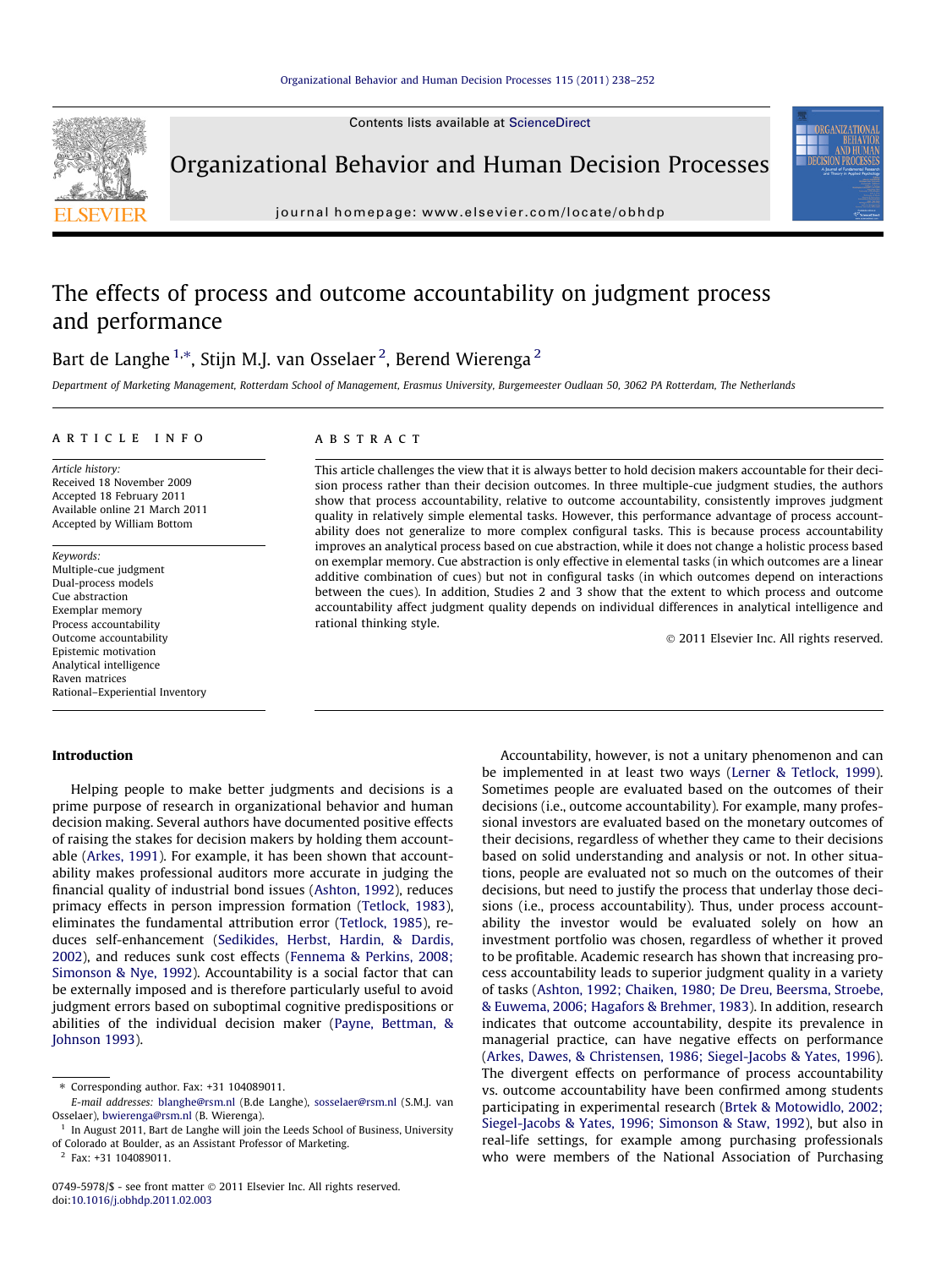Management ([Doney & Armstrong, 1996\)](#page-13-0). Thus, empirical findings suggest that to help people make better judgments and decisions, process accountability is consistently more desirable and uniformly superior to outcome accountability (see [Slaughter, Bagger,](#page-14-0) [& Li, 2006,](#page-14-0) for a lone exception).

The origins of a negative effect of outcome accountability on judgmental or decision performance have, to the best of our knowledge, not seen any direct empirical investigation. However, indirect evidence relying on [Janis and Mann's \(1977\)](#page-13-0) Conflict Theory suggests that outcome accountability's detrimental influence may be due to an increase in decision stress and a narrowing of attention that does not occur with process accountability [\(Brtek](#page-13-0) [& Motowidlo, 2002; Lerner & Tetlock, 1999; Siegel-Jacobs & Yates,](#page-13-0) [1996; Simonson & Staw, 1992](#page-13-0)).

The beneficial effects of process accountability are attributed to greater attention to the problem at hand, better encoding and retrieval of information, and more even-handed and consistent use of available information. For example, [Brtek and Motowidlo](#page-13-0) [\(2002\)](#page-13-0) found that process accountable participants, relative to outcome accountable participants, gave more accurate judgments of managers' leadership potential based on an interview. This effect was mediated by an attentiveness score reflecting attention to the interview, alertness of posture, note taking, and thoughtfulness after the interview. [De Dreu et al. \(2006\)](#page-13-0) found that process accountable participants recalled more distinct negotiation tactics from a description of a group discussion scenario than participants who were not held accountable. Process accountable participants in a pretest by [Scholten, van Knippenberg, Nijstad, and De Dreu](#page-14-0) [\(2007\)](#page-14-0) reported that in an upcoming group discussion they would strive for thorough and balanced decisions, would think deeply before reaching a judgment, and thought that thinking through every possibility would be more important than making efficient decisions. [Siegel-Jacobs and Yates \(1996\)](#page-14-0) found that process accountable participants were more consistent and better calibrated in their judgments than outcome accountable participants.

Jointly, these prior inquiries suggest that process accountability has a universal and uniform positive effect on cognitive processing and judgment quality relative to outcome accountability. However, it is possible that the effect of process vs. outcome accountability is more specific. In this article, we argue that process and outcome accountability do not affect all cognitive processes to the same extent. Specifically, we establish that process accountability (vs. outcome accountability) boosts the use of a cue abstraction process but not exemplar-based processing. Because cue abstraction is not equally effective in all situations ([Juslin, Karlsson, & Olsson, 2008;](#page-13-0) [Olsson, Enkvist, & Juslin 2006](#page-13-0)), the superiority of process accountability over outcome accountability is not as uniform as previous results would suggest.

In the next section of this article, we describe two cognitive processes based on different memory representations that can be used to make judgments (i.e., cue abstraction and exemplar-based processing). We then elaborate on the impact of using these processes on judgment quality in different types of tasks. Subsequently, we relate process and outcome accountability to differential use of the two cognitive processes. Finally,we generate predictions regarding the impact of holding people process vs. outcome accountable on judgment quality in different types of tasks. These predictions are tested in three experimental studies using a multiple-cue learning paradigm.

# Theoretical background

# Judgment based on cue abstraction and exemplar memory

Two cognitive processes based on different memory representations have taken a central place in the cognitive science literature

over the past few decades, (1) an analytical cue abstraction process based on abstract knowledge about the relationship between individual features of a stimulus and an outcome to be judged and (2) a more holistic exemplar-based process based on concrete representations of previously-encountered stimulus-outcome configurations (e.g., [Erickson & Kruschke, 1998; Hahn & Chater, 1998;](#page-13-0) [Juslin et al., 2008; Pothos, 2005; Smith & Sloman, 1994](#page-13-0)).

To illustrate this distinction, consider the case of two experts (Expert A and Expert B) trying to predict the commercial success of a new type of mobile phone. Expert A argues that, because the phone has a long battery life (i.e., a positive feature) but the software is not user-friendly (i.e., a negative feature), it is likely to be moderately successful. Expert B agrees with this prediction, because the new phone is similar to a specific phone that was launched a couple of months ago, and that earlier phone has proven to be moderately popular among consumers. Although Expert A and Expert B arrived at the same prediction, their judgments can be traced to informational inputs of a fundamentally different nature. Whereas the prediction of Expert A is based on abstract information relating individual features of the phone to commercialization success (i.e., knowledge about individual cueoutcome relations), the prediction of Expert B is based on the storage and retrieval of previously launched phones together with their respective commercialization success (i.e., knowledge about exemplars made up of a configuration of cues and their relationships with an outcome). Judgments based on cue-outcome information involve the abstraction and representation of ''mental rules'' that relate individual attributes of a stimulus to an outcome to be judged. At the time of judgment, each cue is selectively attended to, its relation to the outcome is considered, and the judgment results from an additive integration of the independent effects of each cue on the outcome (e.g., [Einhorn, Kleinmuntz, &](#page-13-0) [Kleinmuntz, 1979; Juslin, Jones, Olsson, & Winman, 2003; Juslin,](#page-13-0) [Olsson, & Olsson, 2003; Juslin et al., 2008](#page-13-0)). Judgments based on exemplar-outcome information, on the other hand, depend on the holistic storage of stimuli (i.e., a configural pattern of cues) and their respective outcome values in long term memory. Judgments are constructed by assessing the overall similarity of the stimulus under consideration to the stimuli that are stored in memory, with relatively more similar stimuli having a greater influence on the final judgment (e.g., [Juslin et al., 2008; Medin &](#page-13-0) [Schaffer, 1978; Nosofsky, Shin, & Clark, 1989](#page-13-0)).

# Effects of two cognitive processes on judgment quality in different tasks

Crucially, both types of information are not equally adaptive for judgment in all task environments. Knowledge about individual cue-outcome relations is only useful in elemental task structures. These are task structures in which the true outcome can be relatively well approximated by a linear additive combination of cue values, i.e. tasks where individual cues are elementally and linearly related to the outcome to be predicted. For example, cue abstraction should work well when cell phone weight has a consistent negative relationship with the success of cell phones in the market (higher weight means less success and this relationship is constant over the whole range of realistic weights). However, knowledge about individual cue-outcome relations is not useful in configural task structures. These are task structures in which cues interact with each other to predict the outcome. In tasks where cues are related to the outcome in a configural way judgments based on cue-outcome relations allow at best only for a linear additive approximation of the outcome values [\(Juslin et al., 2008; Olsson](#page-13-0) [et al., 2006](#page-13-0)). For example, cue abstraction should work badly when flashy colors are positively related to market success when combined with MP3 player functionality but negative when com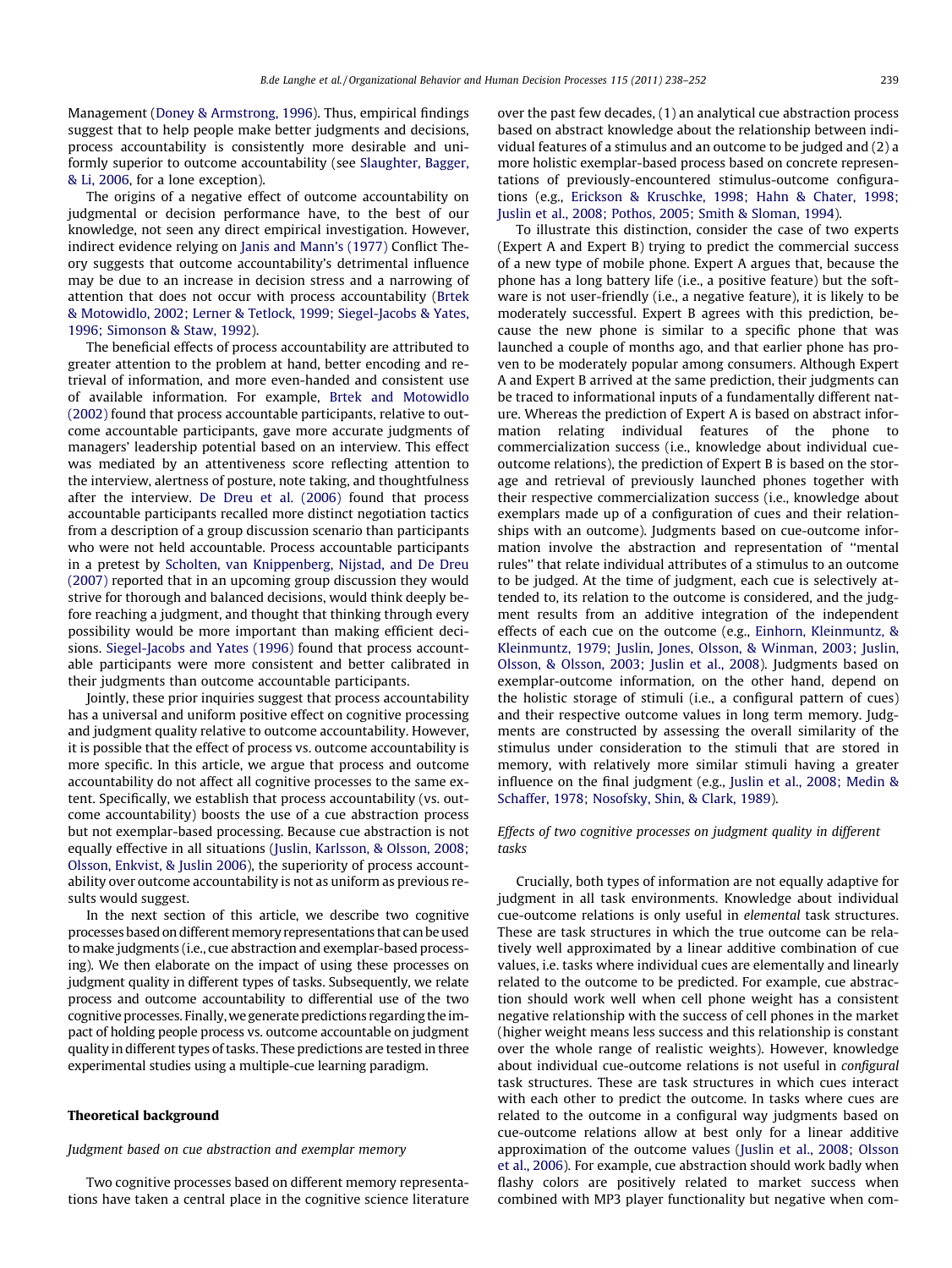bined with more business-like features such as an extra-powerful battery.

Exemplar-based knowledge does not suffer from this constraint and is a useful source of information in any task structure, provided that similar instances have similar outcomes ([Juslin et al.,](#page-13-0) [2008\)](#page-13-0). As a result, whereas both reliance on cue-outcome information and reliance on exemplar-outcome information enhance judgment quality in elemental tasks, only reliance on exemplaroutcome information remains equally adaptive in configural tasks. Thus, cue abstraction becomes less beneficial as task structures become more configural.

# Accountability and cue abstraction

To the best of our knowledge, no previous research has even considered the possibility that process accountable and outcome accountable judges differ in the extent to which judgment is formed based on cue abstraction vs. exemplar memory.

Early research using multiple-cue learning paradigms has found that process accountable participants outperform control participants in predicting an outcome value that is related in an elemental (i.e. linear additive) way to some predictive cues [\(Ashton, 1992](#page-13-0)), and that relative to a control group, the judgments of process accountable participants in elemental tasks can be better approximated by linear additive regression models [\(Hagafors & Brehmer, 1983; Wel](#page-13-0)[don & Gargano, 1988\)](#page-13-0). However, since an elemental task structure can also be successfully acquired by an exemplar-based process, it cannot be concluded from these studies that an increase in cue abstraction accounts for the improvement in judgment quality.

De Dreu and his colleagues have argued in an impressive series of social-psychological articles that process accountability increases epistemic motivation which promotes effortful and systematic information processing ([De Dreu & Carnevale, 2003; De Dreu, Koole,](#page-13-0) [& Steinel, 2000; De Dreu, Nijstad, & van Knippenberg, 2008; De Dreu](#page-13-0) [et al., 2006; Scholten et al., 2007\)](#page-13-0). To the extent that the abstraction of cue-outcome information requires a more effortful and systematic analysis of a judgment task, this research might be taken to suggest that process accountability promotes cue abstraction. However, the mapping of systematic, effortful processing on cue abstraction vs. exemplar-based processing is far from unambiguous. For example, recall is widely used as a measure of systematic information processing ([De Dreu et al., 2006; Petty & Cacioppo, 1986\)](#page-13-0) but is evidently also a mainstay of exemplar-based processing (e.g., [Juslin](#page-13-0) [& Persson, 2002; van Osselaer, Janiszewski, & Cunha, 2004\)](#page-13-0).

Regarding the association between outcome accountability and cue abstraction, research by [Arkes et al. \(1986\)](#page-13-0) may be taken to suggest that outcome accountability decreases the likelihood that people consistently base their judgments on linear additive rules. In this research, participants were asked to judge whether a student graduated with or without honors based on information about the student's grades for three randomly selected courses. Participants were told that they would be accurate 70% of the time by guessing ''honors'' when a student has two or three A's and guessing "not honors" when a student has zero or one A. Participants who were evaluated and incentivized based on the accuracy of their predictions (i.e. those who were held outcome accountable) were more likely to step away from following the linear additive rule, and therefore performed relatively worse than control participants. This study may tell us more about rule compliance and the possibility that outcome accountable participants set out to find new, better rules. Nevertheless, it may also suggest that outcome accountability made participants decrease their reliance on cue abstraction.

Combining insights from these studies, we hypothesize that process accountability (relative to outcome accountability) stimulates cue abstraction.

#### Accountability and exemplar-based processing

Previous research has also not considered the potential consequences of process and outcome accountability for exemplar-based processing. Because there is no consensus to date about the extent to which exemplar-based reasoning benefits from or is deteriorated by increased attention [\(Neal, Hesketh, & Andrews, 1995](#page-13-0)), it is difficult to make unambiguous predictions with regard to this matter. Under the assumption that exemplar-based processing does not just require basic attentiveness to stimuli but also the effortful encoding, storage and retrieval of exemplars (e.g., PRO-BEX; [Juslin & Persson, 2002\)](#page-13-0), process accountability is likely to boost it considerably, as process accountability has been shown to increase attention, encoding and retrieval of information ([De](#page-13-0) [Dreu et al., 2006\)](#page-13-0). To the extent that this motivational effect is stronger for process than outcome accountability, this would lead to an exemplar-based processing advantage for process over outcome accountable people. However, even in this case extra effort may have a stronger beneficial effect on the abstraction of rules than on the storage of exemplars as the former is likely to be more cognitively involved than the latter ([Patalano, Smith, Jonides, &](#page-13-0) [Koeppe, 2001](#page-13-0)).

Alternatively, if exemplar-based processing is a largely automatic cognitive process and merely requires basic attention to the stimuli (e.g., MINERVA-DM; [Dougherty, Gettys, & Ogden,](#page-13-0) [1999\)](#page-13-0), neither process nor outcome accountability is likely to boost it significantly. Some research even hints that process accountability may be harmful for exemplar-based processing [\(Reber, Kassin,](#page-13-0) [Lewis, & Cantor, 1980; Wilson, Dunn, Kraft, & Lisle, 1989](#page-13-0)). For instance, social-psychological inquiries suggest that introspection in the form of thinking about reasons can reduce (1) attitude– behavior consistency [\(Wilson, Dunn, Bybee, Hyman, & Rotondo,](#page-14-0) [1984\)](#page-14-0), (2) agreement with expert opinion [\(Wilson & Schooler,](#page-14-0) [1991\)](#page-14-0), and (3) post-choice satisfaction ([Wilson et al., 1993\)](#page-14-0). As an instruction to analyze one's reasons is closely related to a justification requirement for one's decision process, these findings imply that process accountability may be detrimental in some circumstances.

One of the follow-up papers exploring the mechanism underlying these effects is of particular interest because it benchmarks performance of participants instructed to analyze their reasons against a group of participants instructed merely to remember past instances ([Wilson, Hodges, & Lafleur, 1995\)](#page-14-0), the latter closely resembling exemplar-based reasoning instructions ([Olsson et al.,](#page-13-0) [2006\)](#page-13-0). In the first study of this paper, participants were asked to form an impression about a target person based on a list of 14 descriptions of that person. Afterwards, participants were primed with positive or negative thoughts about the target person and were instructed either to analyze their reasons for why they liked or disliked the target person, or to recall as many as possible past behaviors of the target person. Whereas participants in the recall condition relied more on the impression they formed initially about the target person, participants in the reasons condition were much more influenced by the thoughts that were made accessible by the priming manipulation. While the conceptual and methodological overlap between this line of research and our research is partial at best, it hints that process accountable participants (like people instructed to analyze reasons in the Wilson studies) may rely less on instances that were previously stored in memory (i.e., initial impression about a person or attitude towards an object in the Wilson studies), but engage in a blind and unsuccessful search for elemental cue-outcome effects.

In sum, it is difficult to make specific predictions regarding the effects of process vs. outcome accountability on exemplar-based processing, but most of the admittedly only remotely related research would suggest that the superiority of process over outcome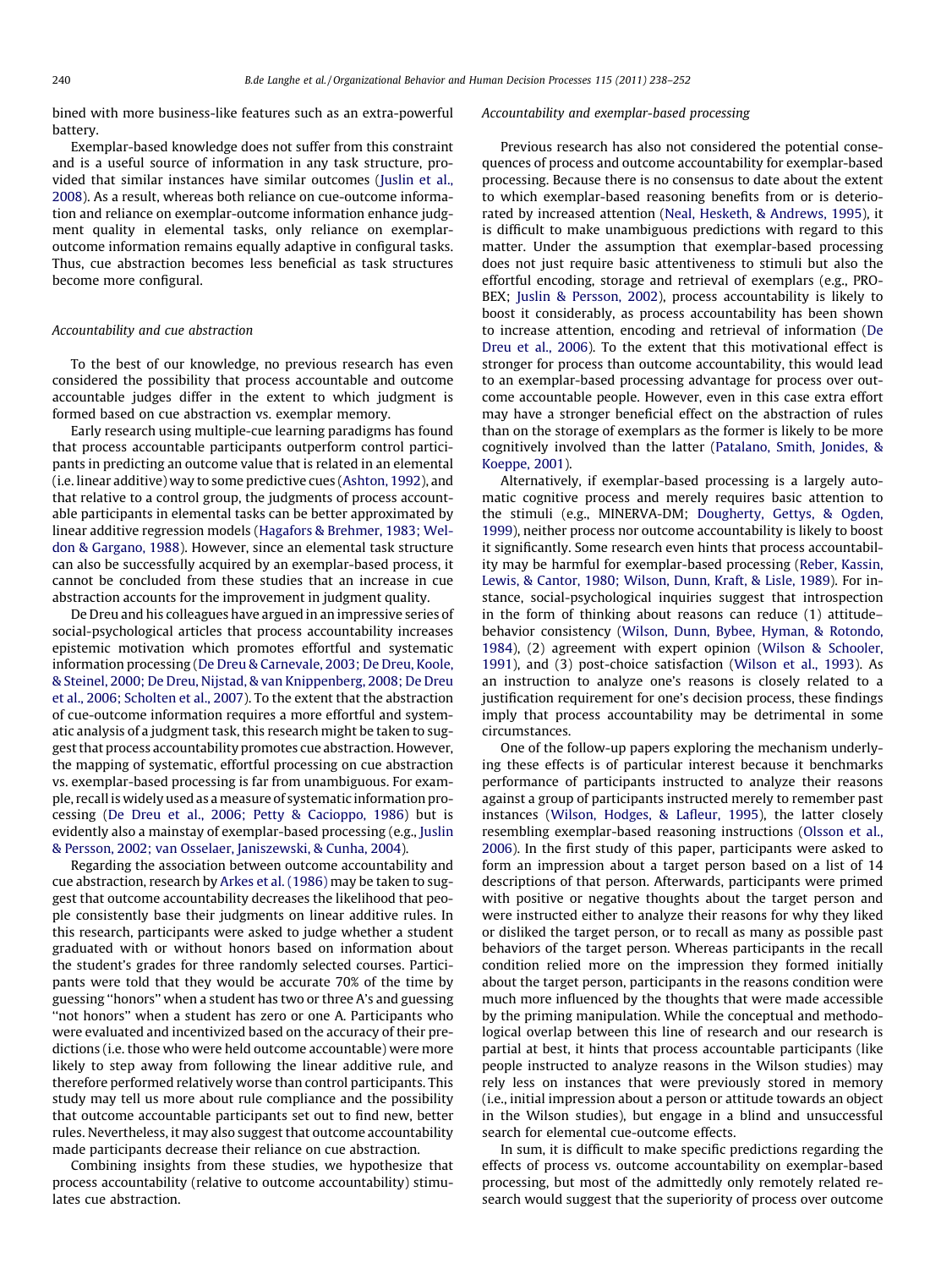accountability would be smaller or even reversed for exemplarbased processing relative to cue abstraction.

# The resulting effects of accountability on judgment quality in different tasks

Existing research has documented seemingly-universal positive effects of process accountability relative to outcome accountability on judgment quality. However, a more fine-grained analysis of the processes that are likely to drive people's judgments and decisions suggests that the superiority of process over outcome accountability may depend on the nature of the judgment or decision task at hand. We predict that process accountability (relative to outcome accountability) boosts a cue abstraction process whereas it may leave an exemplar-based process unaffected. This cue abstraction process should be beneficial for judgment quality when cues have elemental (i.e., additive, main) effects on an outcome-to-bejudged. However, cue abstraction should not ameliorate judgment performance when cues have configural (i.e., multiplicative, interaction) effects on the outcome-to-be-judged. Thus, we predict that the superiority of process over outcome accountability for judgment quality becomes smaller as judgment tasks become more configural. The main purpose of Study 1 was to empirically verify this prediction.

# Study 1

Process or outcome accountable participants engaged in a multiple-cue learning task in which they learned to predict the popularity (i.e., the outcome) of EasyPhones<sup>3</sup> that differed with regard to three binary cues: color (blue vs. red), shape (tall vs. wide), and number of buttons (four vs. five). Over a number of trials participants were presented with pictures of EasyPhones. In each trial they were asked to predict the popularity among groups of elderly consumers of the phone that was presented to them. After having made a prediction, outcome feedback was provided regarding the ''actual'' popularity of the presented EasyPhone. This enabled participants to learn from their experience and improve the quality of their predictions over time.

The elemental or configural nature of the task was manipulated by altering, between-participants, the mathematical formula relating the features of the EasyPhones to the popularity scores (i.e., the cue-outcome function). In the elemental task structure, the cueoutcome function was constructed such that the cues had only orthogonal linear effects on the popularity scores, whereas the cue-outcome function in the configural task was set up such that there were no independent but only configural effects of the cues on the popularity scores.

Furthermore, Study 1 explored how accountability type and the resulting judgment quality in elemental and configural tasks are related to a participant's epistemic motivation during the judgment task. Epistemic motivation is the need to achieve a thorough, rich, and accurate understanding of a decision problem and fuels systematic and effortful information processing [\(De Dreu et al.,](#page-13-0) [2006; Kruglanski, 1989](#page-13-0)). Earlier research, mostly adopting group paradigms, has consistently shown that process accountability stimulates epistemic motivation [\(De Dreu et al., 2008\)](#page-13-0). However, as we argued above, the influence of epistemic motivation on cue abstraction and exemplar memory is unclear, making it hard to predict how epistemic motivation is related to judgment quality in elemental and configural tasks. Because epistemic motivation is closely related to an individual's need for cognition [\(Cacioppo](#page-13-0) [& Petty, 1982; De Dreu et al., 2008](#page-13-0)), epistemic motivation during the judgment task was assessed by measuring participants' situation-specific rational thinking style or need for cognition with a previously validated questionnaire ([Novak & Hoffman, 2009](#page-13-0)).4 The effects of process and outcome accountability on epistemic motivation and the subsequent impact on judgment quality in elemental and configural task structures were explored using a mediated moderation analysis ([Muller, Judd, & Yzerbyt, 2005\)](#page-13-0).

## Method

#### Participants and design

The study used a 2 (accountability type: process vs. outcome)  $\times$  2 (task structure: elemental vs. configural) betweenparticipants design. Participants were 131 undergraduate students who received course credits in return for their participation  $(M<sub>age</sub> = 20.63, SD<sub>age</sub> = 1.80; 27 females).$ 

#### Procedure

Participants were assigned to individual cubicles. Computerbased instructions mentioned that the study investigated how people learn from experience and that participants would have to learn to predict the popularity of several EasyPhones among a group of elderly consumers. To encourage participants to discount pre-existing beliefs about the attractiveness of different mobile phone features, EasyPhones were described as a completely new product category specifically targeting a special population of elderly consumers.

Right before engaging in the prediction task, participants were informed that they would be evaluated. Process accountable participants were told that their evaluation would be based on their judgment strategy rather than on the accuracy of their predictions. They were notified that, to assess the quality of their decision process, upon completion of the prediction task they would be interviewed and asked to justify how they went about making their predictions. Outcome accountable participants were informed that their evaluation would be based only on the accuracy of their predictions. All participants were told that an evaluation score would be computed. Process accountable participants were told that this score would be based on the quality of the justification they provided for their judgment process. Outcome accountable participants were told that the evaluation score would be based on the accuracy of their predictions. To further enhance accountability, all participants were asked to sign a form granting permission to share their evaluation score with other participants and instructors once the entire experiment had been completed. This manipulation of process vs. outcome accountability is similar to prior manipulations of process and outcome accountability ([Siegel-Jacobs & Yates,](#page-14-0) [1996; Simonson & Staw, 1992](#page-14-0)).

The prediction task consisted of 120 trials. On each trial, a picture of an EasyPhone was presented and participants were asked to predict the popularity (expressed as a score ranging from 0 to 8). Upon entering a prediction, feedback about the real popularity of the EasyPhone was provided. The EasyPhones differed with regard to three binary cues (color, shape, and number of buttons), leading to a total number of eight different EasyPhones. Each EasyPhone

<sup>&</sup>lt;sup>3</sup> EasyPhones are mobile phones designed for elderly people and/or people with bad eyesight. With their distinctive big buttons, EasyPhones are easy to grip and simple to use.

<sup>4</sup> This scale is based on the rationality subscale of the Rational–Experiential Inventory ([Pacini & Epstein, 1999](#page-13-0)), which is in turn adapted from the need for cognition scale [\(Cacioppo, Petty, & Kao, 1984\)](#page-13-0). Whereas the rationality subscale of the Rational–Experiential Inventory is a measure of individual differences in dispositional tendencies to adopt a rational thinking style (i.e., a trait measure), the situationspecific rational thinking style measures an individual's momentary thinking orientation in a specific situation (i.e., a state measure).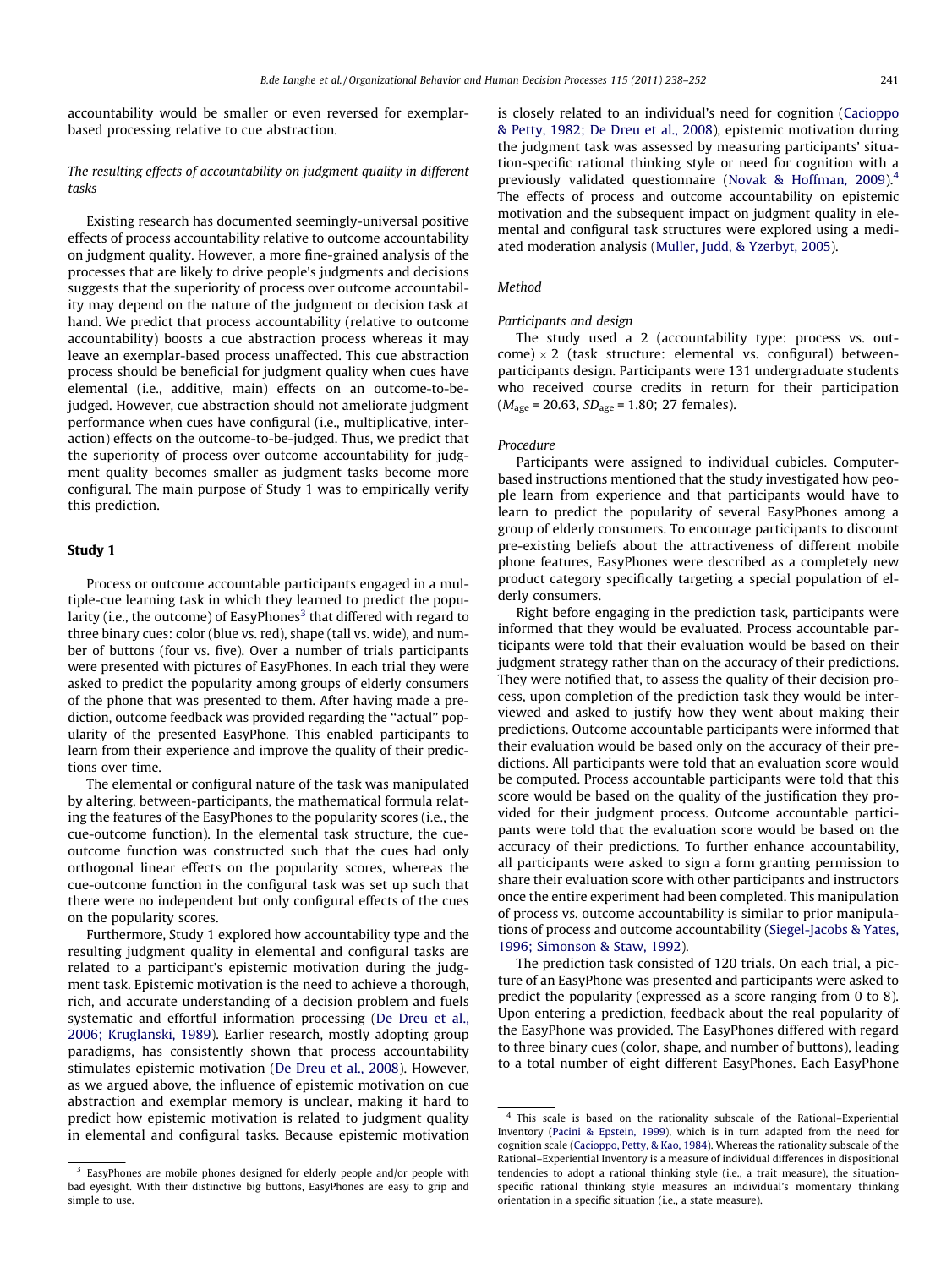was presented 15 times, and the presentation order of the Easy-Phones was randomized with the restriction that each EasyPhone occurred once within each block of eight trials.

Task structure (elemental vs. configural) was manipulated between-participants by altering the cue-outcome function form relating the EasyPhone features to the popularity scores. In the elemental task structure, popularity (POP $<sub>E</sub>$ ) was a linear, additive</sub> function of three binary cues  $(C_1, C_2,$  and  $C_3)$ , in which the cues can take on values of 0 and 1:

$$
POP_E = 1 + 3 \times C_1 + 2 \times C_2 + 1 \times C_3 + Random \tag{1}
$$

Thus, each individual cue had a positive, linear effect on the popularity scores and the relative weight of each cue was different. Color (blue or red), shape (thick or thin) and number of buttons (four or five) were randomly assigned to the abstract cues, such that the importance of the different EasyPhone features varied across participants. In the configural task structure, there were no independent linear effects of cues on popularity scores. This was achieved by subjecting the outcomes in the elemental task to a quadratic transformation (cf. [Olsson et al., 2006\)](#page-13-0):

$$
POPC = -2/3 \times (POPE - 4)2 + 7 + Random
$$
 (2)

Table 1 provides an overview of the task structures. As can be seen, the popularity scores in the elemental task can be produced by summing the independent effects of the cues on the outcome, while this is not possible in the configural task structure. A normally and independently distributed random error component was added to the popularity scores, with a variance chosen such that the multiple correlation between cues and associated popularity scores was around 0.90. In both task structures, the random error component was restricted such that outcome values ranged from 0 to 8.

Epistemic motivation during the prediction task was assessed by administering a questionnaire consisting of 10 statements at the end of the study. The questionnaire was based on [Novak and](#page-13-0) [Hoffman's \(2009\)](#page-13-0) situation-specific rationality scale. The wording of the items was slightly adapted in order to fit the specifics of the prediction task. Items were for example, "I tackled this task systematically'', and ''I was very focused on my thinking strategy to arrive at my predictions''. Participants indicated on a scale from 1 (definitely false) to 5 (definitely true) to what extent these statements were true or false with regard to their judgment strategy in the prediction task. The scale proved to be reliable ( $\alpha$  = .83), hence an overall index of epistemic motivation was computed by averaging a participant's responses over all items.

As a measure of judgment quality, the root mean square error (RMSE) between predicted and real popularity scores was computed. This was done for every participant for each of the 15 blocks. An overall index of judgment quality was then computed collapsing the RMSEs over the 15 blocks. Hence, in the analyses below lower scores reflect smaller judgment errors and higher judgment quality.

| ٠ |  |
|---|--|
|---|--|

| The elemental and configural task structure used in Study 1. |  |  |  |  |
|--------------------------------------------------------------|--|--|--|--|
|                                                              |  |  |  |  |

| EasyPhone # | Cue            |                |       |         |         |
|-------------|----------------|----------------|-------|---------|---------|
|             | C <sub>1</sub> | C <sub>2</sub> | $C_3$ | $POP_E$ | $POP_C$ |
|             |                |                |       |         |         |
|             |                |                |       | 6       | 4.3     |
|             |                |                |       |         | 6.3     |
|             |                |                |       |         | 7.0     |
|             |                |                |       |         | 7.0     |
| 6           |                |                |       |         | 6.3     |
|             |                |                |       |         | 4.3     |
| 8           |                |                |       |         | 1.0     |

Note: POP<sub>E</sub> = 1 + 3  $\times$  C<sub>1</sub> + 2  $\times$  C<sub>2</sub> + 1  $\times$  C<sub>3</sub>; POP<sub>C</sub> = -2/3  $\times$  (POP<sub>E</sub> - 4)<sup>2</sup> + 7.

#### Results and discussion

To verify that learning occurred over time, a repeated-measures analysis compared judgment error in the first block of trials with judgment error in the last block of trials. This analysis confirmed a significant decrease in judgment error in both the elemental task,  $F(1, 61) = 169.62$ ,  $p < .01$ , and the configural task,  $F(1, 66) = 10.56$ ,  $p < .01$  (all p-values in this article are based on two-sided tests).

The link between accountability type, epistemic motivation and judgment quality, was explored by estimating three regression models (see [Table 2\)](#page-5-0). The first model regressed judgment error on accountability type, task structure, and the interaction between both factors. This analysis yielded a main effect of task structure  $(\beta_{12})$ ,  $F(1127)$  = 330.21,  $p < .01$ , such that judgment error was smaller in the elemental task ( $M = 1.37$ ,  $SD = 0.32$ ) than in the configural task ( $M = 2.35$ ,  $SD = 0.31$ ). This finding validates previous research indicating that elemental and linear relations are generally learned more easily than configural and nonlinear relations ([Mellers, 1980;](#page-13-0) [Sheets & Miller, 1974\)](#page-13-0). Crucially, the regression also revealed a significant interaction between accountability type and task structure  $(\beta_{13})$ ,  $F(1127) = 5.18$ ,  $p < .05$ , indicating that the effect of accountability type on judgment error differs across task structures. Follow-up contrasts established that process accountable participants made more accurate predictions than outcome accountable participants in the elemental task,  $t(127) = -2.67$ ,  $p < .05$ , while there was no difference in judgment accuracy in the configural task,  $t(127) = 0.51$ ,  $p > .61$ . The overall main effect of accountability type was not significant  $(\beta_{11})$ ,  $F(1127) = 2.47$ ,  $p > .11$ . [Fig. 1](#page-5-0) illustrates this pattern of results. The manipulation of the elemental vs. configural nature of the multiple-cue judgment task used in this study is crucial. Prior research has only considered elemental tasks and documented positive effects of process accountability [\(Ashton,](#page-13-0) [1992; Siegel-Jacobs & Yates, 1996\)](#page-13-0). The current study confirms the positive effect of process accountability on judgment performance in an elemental task, but additionally shows that this positive effect cannot be generalized to configural task structures.

Better performance for process accountable than for outcome accountable participants in the elemental task combined with equal performance in the configural task suggests that the difference in judgment error in the elemental task can be traced to superior cue abstraction among process accountable participants. Indeed, if the improved judgment quality in the elemental task had been due to improved exemplar-based processing a significant difference in judgment quality should have been observed in the configural task too, because exemplar-based processing facilitates learning of configural relations (as well as elemental relations). This was not the case, signaling that the improved performance among process accountable participants in the elemental task cannot be explained by superior exemplar-based processing, but is likely due to better cue abstraction among process accountable participants.

The second model regressed self-reported epistemic motivation during the prediction task on accountability type, task structure, and their interaction. This analysis revealed a main effect of accountability type  $(\beta_{21})$ ,  $F(1127) = 8.72$ ,  $p < .01$ , and a main effect of task structure ( $\beta_{22}$ ),  $F(1127) = 10.51$ ,  $p < .01$ , in the absence of an interaction between the two factors ( $\beta_{23}$ ;  $p > .26$ ). As expected based on existing literature (e.g., [Scholten et al., 2007\)](#page-14-0), process accountable participants ( $M = 3.82$ ; SD = 0.49) showed a greater motivation to engage in thorough and systematic information processing relative to outcome accountable participants  $(M = 3.54)$ ; SD = 0.66), regardless of the elemental or configural nature of the task. Moreover, participants in the elemental task structure  $(M = 3.84; SD = 0.66)$  showed greater epistemic motivation relative to participants in the configural task structure  $(M = 3.53)$ ;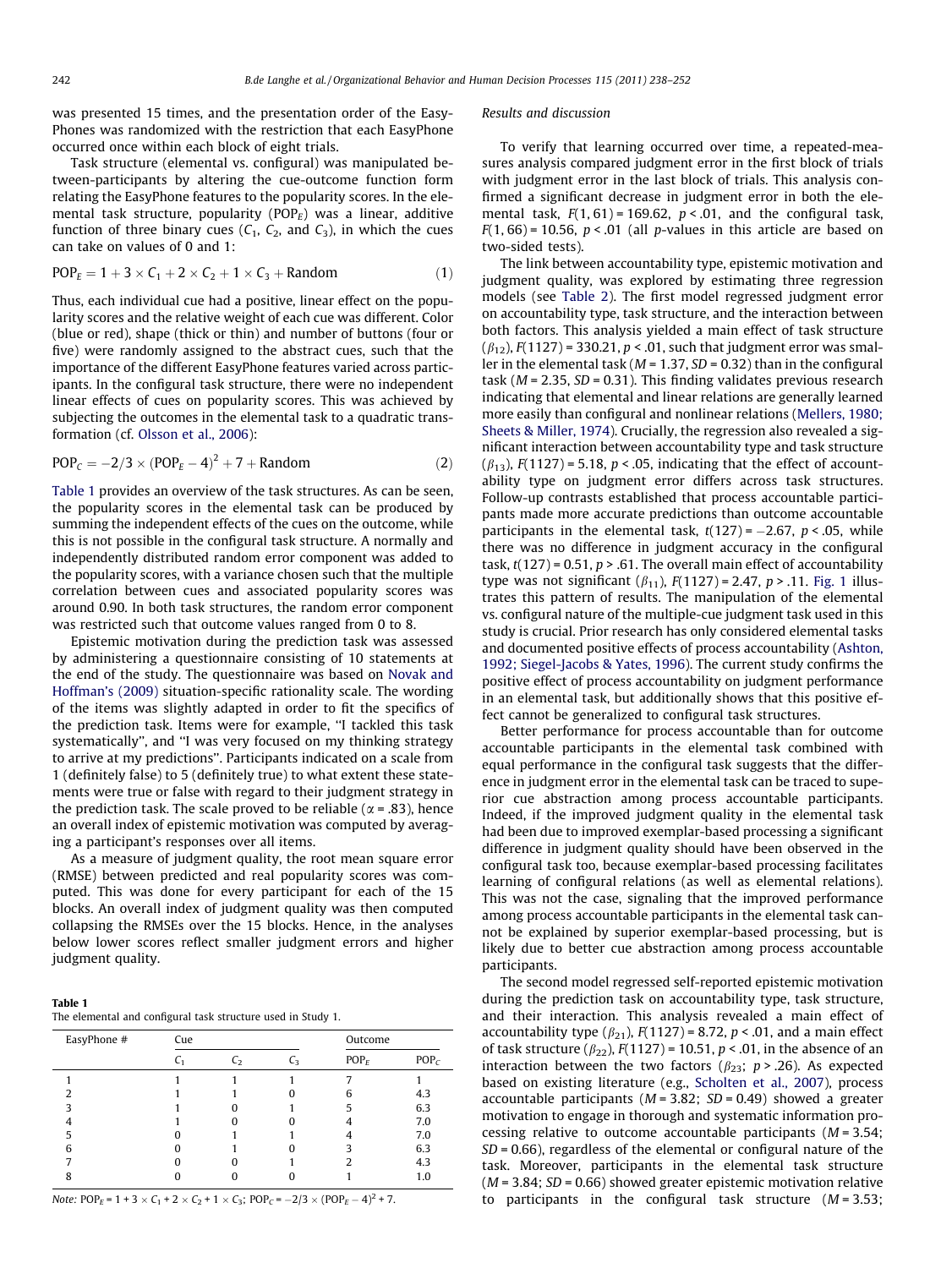<span id="page-5-0"></span>

| Table 2                                                  |
|----------------------------------------------------------|
| Results for the mediated moderation analysis in Study 1. |

| Predictors                                                | Model 1<br>$DV = judgment error$                                                    |                        | Model 2<br>$DV = EM$                                                 |                               | Model 3<br>$DV = judgment error$                                                                                                              |                                                      |
|-----------------------------------------------------------|-------------------------------------------------------------------------------------|------------------------|----------------------------------------------------------------------|-------------------------------|-----------------------------------------------------------------------------------------------------------------------------------------------|------------------------------------------------------|
|                                                           |                                                                                     |                        |                                                                      |                               |                                                                                                                                               |                                                      |
| AT<br><b>TS</b><br>$AT \times TS$<br>EM<br>$EM \times TS$ | $-0.042$ ( $\beta_{11}$ )<br>$-0.492$ ( $\beta_{12}$ )<br>$-0.062$ ( $\beta_{13}$ ) | 2.46<br>330.15<br>5.20 | 0.146 $(\beta_{21})$<br>0.160 $(\beta_{22})$<br>$0.055~(\beta_{23})$ | $8.70^*$<br>$10.50^*$<br>1.25 | $-0.020$ ( $\beta_{31}$ )<br>$-0.472$ ( $\beta_{32}$ )<br>$-0.041$ ( $\beta_{33}$ )<br>$-0.112$ ( $\beta_{34}$ )<br>$-0.095$ ( $\beta_{35}$ ) | 0.56<br>303.80**<br>2.34<br>$6.10^{\degree}$<br>3.96 |

Note: AT = accountability type; TS = task structure; EM = self-reported epistemic motivation.

 $p < .05$ .

 $p < .01$ .



Fig. 1. Task structure by accountability type interaction effect on judgment error in Study 1.

SD = 0.50), irrespective of whether they were held outcome or process accountable.<sup>5</sup>

To verify whether the interactive effect of accountability type and task structure on judgment quality was mediated by epistemic motivation, a third model regressed judgment quality on accountability type, task structure, their interaction (see the first regression model), as well as epistemic motivation and the interaction between epistemic motivation and task structure. This analysis showed an interaction effect between epistemic motivation and task structure ( $\beta_{35}$ ),  $F(1125) = 3.97$ ,  $p < .05$ , indicating that higher epistemic motivation is associated with better judgment quality in elemental task structures,  $F(1, 61) = 19.30$ ,  $p < .01$ , but not in configural task structures,  $F(1, 66) = 0.04$ ,  $p > .84$ . This result supports our reasoning that epistemic motivation drives cue abstraction, but not reliance on exemplar memory. Crucially, unlike in the first regression model, the interactive effect of accountability type and task structure on judgment quality was no longer significant ( $\beta_{33}$ ),  $F(1125) = 2.35$ ,  $p > .12$ . Jointly, the results of these three regression models indicate that the differential effect of accountability type on judgment error in elemental and configural task structures is mediated by epistemic motivation (see Table 2; [Mul](#page-13-0)[ler et al., 2005](#page-13-0)).

In sum, results in Study 1 confirm that the superiority of process over outcome accountability for judgment quality becomes smaller as judgment tasks become more configural. Indeed, we found no significant advantage of process over outcome accountability in a purely configural task. Moreover, three regression analyses revealed a pattern of mediated moderation. Process accountability instructions increase epistemic motivation relative to outcome accountability instructions in both elemental and configural tasks. This increase in epistemic motivation however only enhances judgment quality in elemental tasks. These results substantiate the idea that process accountability and epistemic motivation facilitate cue abstraction but not exemplar-based processing. Because only exemplar-based processing but not cue abstraction is adaptive in configural task structures ([Juslin et al., 2008; Olsson](#page-13-0) [et al., 2006](#page-13-0)), the beneficial impact of process accountability and epistemic motivation on learning is not generalizable to the acquisition of configural cue-outcome relations.

# Study 2

The main finding in Study 1 was that the superiority of process accountability over outcome accountability was restricted to the learning of elemental, linear cue-outcome effects. The goal of Study 2 was twofold. First, we wanted to replicate the interaction effect between accountability type and task structure on judgment error and, second, provide additional converging evidence that cue abstraction underlies the learning of elemental but not configural cue-outcome relationships. For this purpose, a shortened version of Raven's Standard Progressive matrices was administered ([Raven,](#page-13-0) [1938\)](#page-13-0). This test was selected because (1) it is widely used as a measure of analytical reasoning ability in both applied and research settings [\(Prabhakaran, Smith, Desmond, Glover, & Gabrieli, 1997;](#page-13-0) [Raven, 2000\)](#page-13-0), (2) it accounts for performance in a great variety of intellectual tasks [\(Marshalek, Lohman, & Snow, 1983\)](#page-13-0), and most importantly (3) the cognitive processes distinguishing higher scoring and lower scoring individuals on the test have been extensively studied [\(Carpenter, Just, & Shell, 1990](#page-13-0)). In particular, two key determinants of performance in this test are the ability to abstract rules and the ability to dynamically manage a large set of problem solving goals in working memory. Because these mental operations are quintessential to cue abstraction but not to exemplar-based processing, participants' performance on the Raven matrices should especially predict judgment quality in elemental task structures but not in configural task structures. This argument resonates with recent neuropsychological research indicating that the same brain circuit is underlying problem solving in the Raven matrices and in rule-based categorization tasks [\(Patalano et al., 2001; Pra](#page-13-0)[bhakaran et al., 1997\)](#page-13-0).

<sup>&</sup>lt;sup>5</sup> This main effect of task structure suggests that epistemic motivation is closely related to cue abstraction. Indeed, previous research has shown that people adaptively shift from cue abstraction to exemplar memory depending on the structural properties of the task, for instance as tasks become more configural or nonlinear ([Juslin et al., 2008; Olsson et al., 2006](#page-13-0)). The parallel observation that epistemic motivation is lowered in configural tasks therefore suggests that epistemic motivation is more closely related to cue abstraction than it is to exemplar-based processing.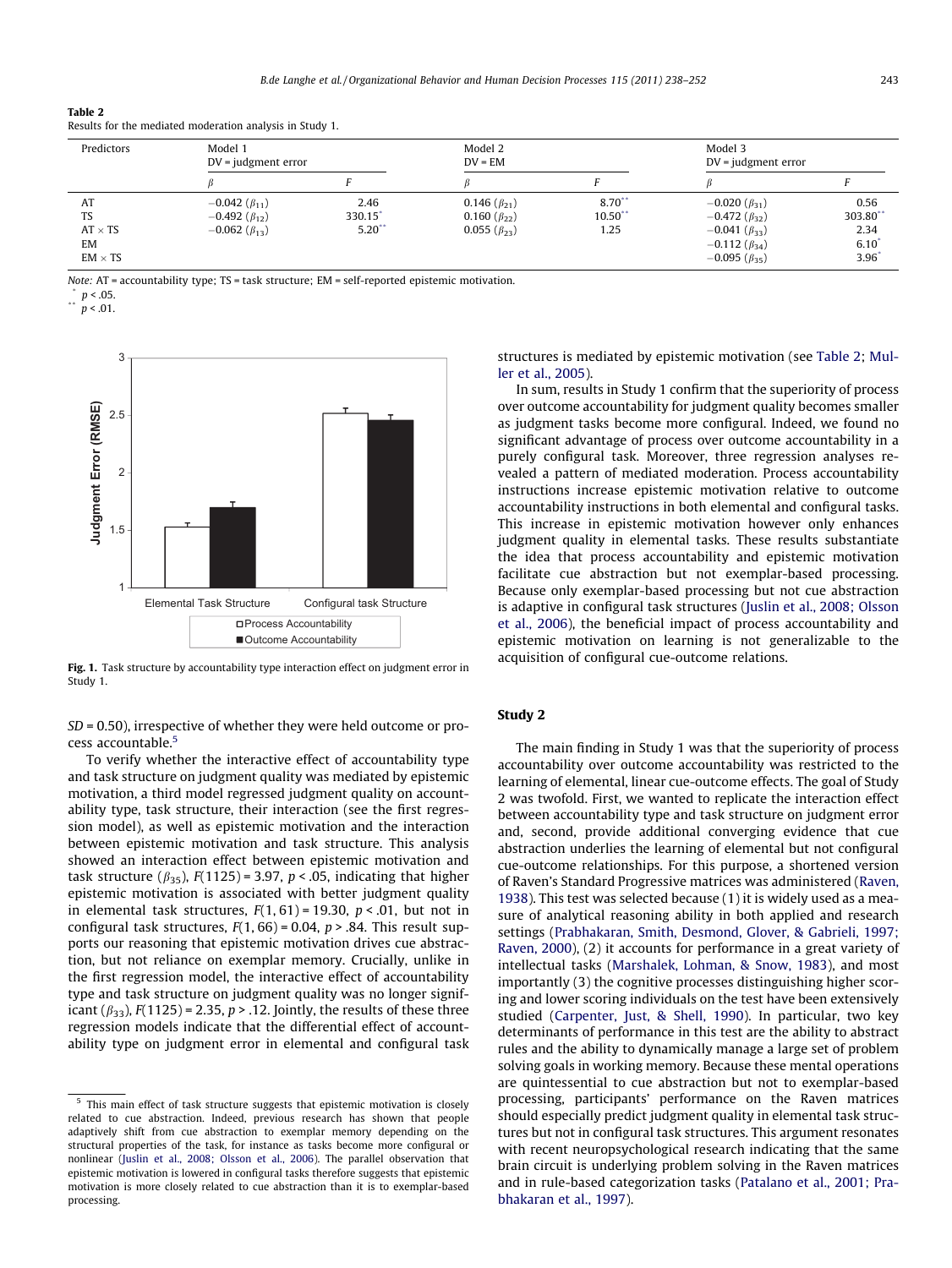It is generally recognized that individual predispositions and social contextual factors jointly determine cognitive processing ([Beach & Mitchell, 1978; McAllister, Mitchell, & Beach, 1979; Payne](#page-13-0) [et al. 1993\)](#page-13-0). This suggests that the effect of analytical ability and accountability type on judgment quality in elemental task structures is unlikely to be independent. More specifically, because individuals with a lower analytical ability are less likely to engage in cue abstraction autonomously than individuals with a higher analytical ability, process accountability should especially boost cue abstraction and enhance judgment quality for individuals with a lower analytical ability and less so for individuals with a higher analytical ability. Similarly, process accountability is likely to be a sufficient social contextual cue to engender cue abstraction in elemental tasks regardless of analytical ability. As a result, individual differences in analytical ability should have stronger effects on cue abstraction, and judgment quality, in elemental tasks under outcome than process accountability.

# Method

# Participants and design

Eighty-seven undergraduate students participated in exchange for course credits ( $M_{\text{age}}$  = 21.22,  $SD_{\text{age}}$  = 2.34), and were randomly assigned to a 2 (accountability type: process vs. outcome)  $\times$  2 (task structure: elemental vs. configural) between-participants design.

#### Procedure

The setup of the prediction task used in Study 2 was similar to Study 1. Popularity scores in the elemental task structure were again determined by a linear additive function of three binary cues:

$$
POP_E = 1 + 5 \times C_1 + 3 \times C_2 + 1 \times C_3 + Random \tag{3}
$$

Again, popularity scores in the configural task resulted from a quadratic transformation of the elemental outcomes, such that there were no consistent independent linear effects of cues on popularity scores:

$$
POP_C = -2/5 \times (POP_E)^2 + 4 \times POP_E + Random \tag{4}
$$

As in Study 1, a normally and independently distributed error component was added to the outcome values such that the multiple correlation between cues and popularity scores was around .90. The resulting outcome values were constrained between 0 and 10.

After finishing the prediction task, participants completed a short version of Raven's Standard Progressive Matrices Test [\(Raven,](#page-13-0) [1938\)](#page-13-0). This test is composed of several visual analogy problems, each consisting of a 3  $\times$  3 matrix, in which eight cells contain figural elements, and the bottom right cell is empty. The test taker is instructed to determine the rules that tie the cells together by looking across the rows and down the columns, and to select the figure that correctly completes the matrix from a set of eight response alternatives presented below the matrix (for an isomorph of a typical standard progressive matrices item, see [Carpenter](#page-13-0) [et al., 1990\)](#page-13-0). Six matrices, increasing in difficulty, were selected from Set D and Set E of the test, $6$  and were presented to participants on computer. The time participants received to solve the puzzles was constrained to 30 s for each of the first two matrices, 45 s for the third, and 60 s for puzzles 4, 5 and 6. One point was awarded per matrix that was solved correctly within the time limit. Hence, analytical intelligence scores could range from 0 to 6 ( $M = 2.70$ ,  $SD = 1.31$ ).

#### Results and discussion

To verify if learning had occurred in both task structures, a repeated-measures analysis comparing judgment error in the first block and the last block was conducted. This analysis confirmed that judgment error diminished significantly over time in both the elemental task structure,  $F(1, 41) = 53.08$ ,  $p < .01$ , and the configural task structure,  $F(1, 42) = 7.42$ ,  $p < .01$ .

The overall index of judgment quality (RMSE) was regressed on accountability type (process vs. outcome), task structure (elemental vs. configural), and analytical intelligence (mean-centered). Replicating Study 1, this analysis yielded a main effect of task structure,  $F(1, 79) = 367.49$ ,  $p < .0001$ , such that overall judgment quality was better in the elemental task ( $M = 2.61$ ,  $SD = 0.47$ ) than in the configural task ( $M = 3.41$ ,  $SD = 0.28$ ). The two-way interaction between accountability type and task structure was also significant,  $F(1, 79) = 4.19$ ,  $p < .05$ . Consistent with Study 1, process accountable participants ( $M = 2.46$ ,  $SD = 0.37$ ) were more accurate than outcome accountable participants ( $M = 2.73$ ,  $SD = 0.51$ ) in the elemental task,  $t(79) = -2.33$ ,  $p < .05$ , while there was no significant difference in judgment quality in the configural task,  $t(79) = 0.61, p > .54.$ 

Moreover, the two-way interaction between accountability type and task structure was qualified by a three-way interaction with analytical intelligence,  $F(1, 79) = 4.51$ ,  $p < .05$ . Whereas accountability type and analytical intelligence did not alter performance in the configural task (all  $ps > .45$ ), in the elemental task a significant effect of accountability type emerged,  $F(1, 39) = 3.99$ ,  $p = .05$ , together with a marginally significant effect of analytical intelligence,  $F(1, 39)$  = 3.52,  $p = 0.07$ , and a significant interaction between accountability type and analytical intelligence,  $F(1, 39) = 7.05$ ,  $p$  < .05. The two-way interaction between accountability type and analytical intelligence in the elemental task was further explored by (1) analyzing the effect of accountability type at low (1 SD below mean) and at high (1 SD above mean) levels of analytical intelligence, and (2) analyzing the effect of analytical intelligence within the outcome accountable and the process accountable group separately ([Aiken & West, 1991](#page-13-0)). The first analysis revealed that, in the elemental task, process accountability instructions improved judgment quality for participants scoring lower on the Raven Matrices,  $F(1, 39) = 12.29$ ,  $p < .01$ , while there was no difference for participants with higher scores on this analytical intelligence measure,  $F(1, 39) = 0.04$ ,  $p > .84$ . The second analysis indicated that higher performance on the Raven matrices was associated with higher judgment quality in the elemental task within the outcome accountable group,  $F(1, 22) = 8.51$ ,  $p < .01$ , while there was no significant relation between analytical ability and judgment quality in the elemental task within the process accountable group,  $F(1, 17) = 0.39$ ,  $p > .53$ .

These results, as illustrated in [Fig. 2](#page-7-0), are interesting in at least two ways. First, we found that performance on the Raven matrices is positively related to judgment quality when elemental cueoutcome relations have to be learned but unrelated to judgment quality when configural relations have to be learned. Because performance on the Raven matrices reflects an individual's ability to analytically abstract rules [\(Carpenter et al., 1990](#page-13-0)), it substantiates the idea that analytical thought in the form of cue abstraction is only effective for the learning of elemental, linear cue-outcome relations ([Juslin et al., 2008; Olsson et al., 2006\)](#page-13-0). From a practical point of view, the finding that analytical intelligence is uncorrelated with performance in configural tasks is important because it suggests that standard psychometric techniques assessing analytical intelligence are only predictive with regard to the learning of elemental linear relations but may not tell us very much about an individual's performance in more complex, configural environ-<sup>6</sup> The selected matrices were: D4, D9, D11, E7, E8, E9. *ments. Second, with regard to judgment quality in the elemental*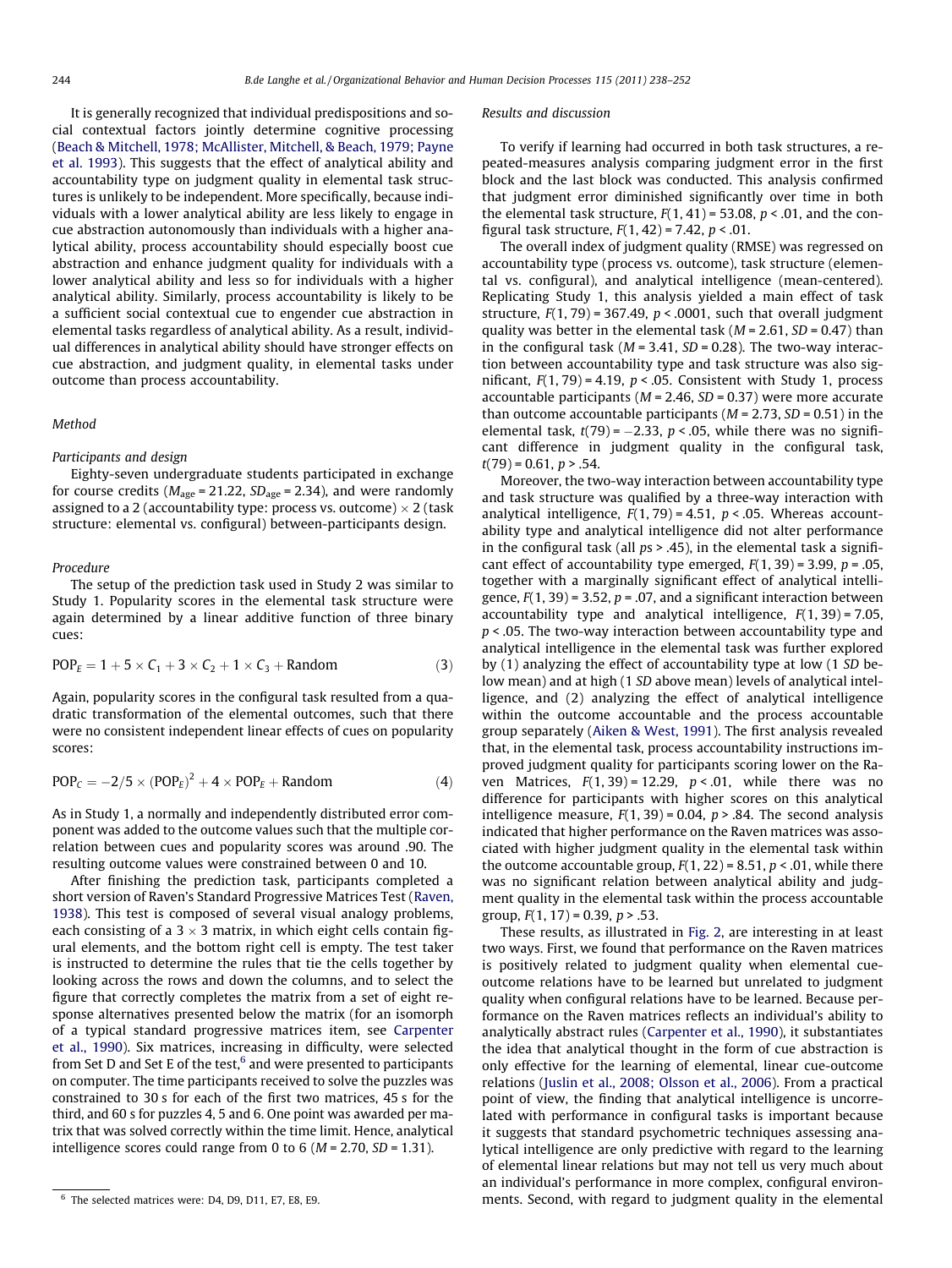<span id="page-7-0"></span>

Fig. 2. Task structure by accountability type by analytical intelligence interaction effect on judgment error in Study 2.

task we found (a) that process accountability specifically has a positive effect for participants scoring lower on the Raven matrices, and (b) that analytical ability specifically has a positive effect for participants who are held outcome accountable. This pattern of results suggests that process accountability and analytical ability are respectively a social contextual factor and an individual predisposition facilitating a very similar cognitive process that is adaptive in elemental tasks.

# Study 3

The previous studies established that the superiority of process over outcome accountability depends on the nature of the task. Specifically, we found a significant advantage of holding people process accountable for elemental but not for configural tasks. In addition, the previous studies showed that epistemic motivation as well as analytical intelligence are positively associated with performance in elemental but not configural tasks. These findings are consistent with our claims that (a) process accountability specifically promotes cue abstraction and (b) measures of analytical thinking (i.e., epistemic motivation and analytical intelligence) are associated with cue abstraction but not exemplar-based processing. However, the previous studies do not provide a direct test of these two claims because cue abstraction and exemplar-based processing per se were not assessed. Study 3 addresses this concern by probing participants' judgment process using cognitive modeling techniques.

In Study 3, formal representations of the cue abstraction process and the exemplar-based process were fitted to participants' judgments in an elemental task (see Appendix). Differences in model fit between process and outcome accountable participants reflect differential use of cue abstraction and exemplar memory, and can subsequently be employed to predict judgment quality. If cue abstraction underlies the difference in performance between process and outcome accountable participants in elemental tasks, then (a) the cue abstraction model should fit better for process accountable than for outcome accountable participants, (b) differences in the cue abstraction model fit should mediate differences in judgment quality, and (c) this should not be the case for the model fits of the exemplar-based model.<sup>7</sup>

To avoid problems of overfitting ([Campbell & Bolton, 2005](#page-13-0)), the judgment task used in the previous studies was adapted slightly. The number of cues was increased from three to four (yielding 16 possible EasyPhones instead of eight in the previous studies), and the multiple-cue learning task was divided in a training phase and a test phase. In the training phase, participants learned to predict the popularity of a subsample of 11 EasyPhones, while in the test phase all possible EasyPhones had to be judged. Thus, in the test phase participants were presented with EasyPhones that were familiar to them (i.e. EasyPhones that were also presented in the training phase) and EasyPhones that were new to them (i.e. Easy-Phones that were presented for the first time in the test phase). This modification yields three non-overlapping judgment datasets: (1) judgments in the training phase, (2) judgments of the new EasyPhones in the test phase, and (3) judgments of the familiar EasyPhones in the test phase. These data sets were used for parameter estimation, model validation, and assessment of judgment quality, respectively. Parameters of the cue abstraction and the exemplar-based model (see Appendix) were estimated based on participants' judgments in the second half of the training phase (parameter estimation sample). These parameter values were consequently cross-validated by predicting judgments for new Easy-Phones in the test phase (model validation sample). Differences between process and outcome accountable participants in cue abstraction and exemplar-based model fits for the cross-validation sample reflect differential use of cue abstraction and exemplarbased processing. These model fit statistics were consequently used in a mediation analysis to explain differences in judgment quality for the familiar EasyPhones presented in the test phase.

An additional goal of Study 3 was to examine how individual differences with respect to one of the most widely used self-report measures of rational – analytical thinking style relate to cue abstraction and exemplar-based processing. Specifically, we administered the rationality subscale of the Rational–Experiential Inventory ([Pacini & Epstein, 1999\)](#page-13-0). This subscale consists of two sub-subscales probing (1) rational engagement or motivation to process analytically and (2) rational ability or capacity to process analytically. These sub-subscales are conceptually highly related to epistemic motivation (see Study 1) and analytical intelligence (see Study 2), respectively, allowing us to capture both components from the previous studies with a single measure.<sup>8</sup>

 $<sup>7</sup>$  Note that we did not include configural task conditions in this experiment,</sup> because there were no significant performance differences between process and outcome accountable participants in Studies 1 and 2. Hence, a configural task would not lend itself to the process mediation approach in Study 3.

<sup>8</sup> Whereas epistemic motivation was measured as a state in Study 1, the rational engagement sub-subscale is a self-reported trait measure of epistemic motivation. Whereas analytical ability was assessed with an intelligence test in Study 2, the rational ability sub-subscale is a self-report measure of analytical ability.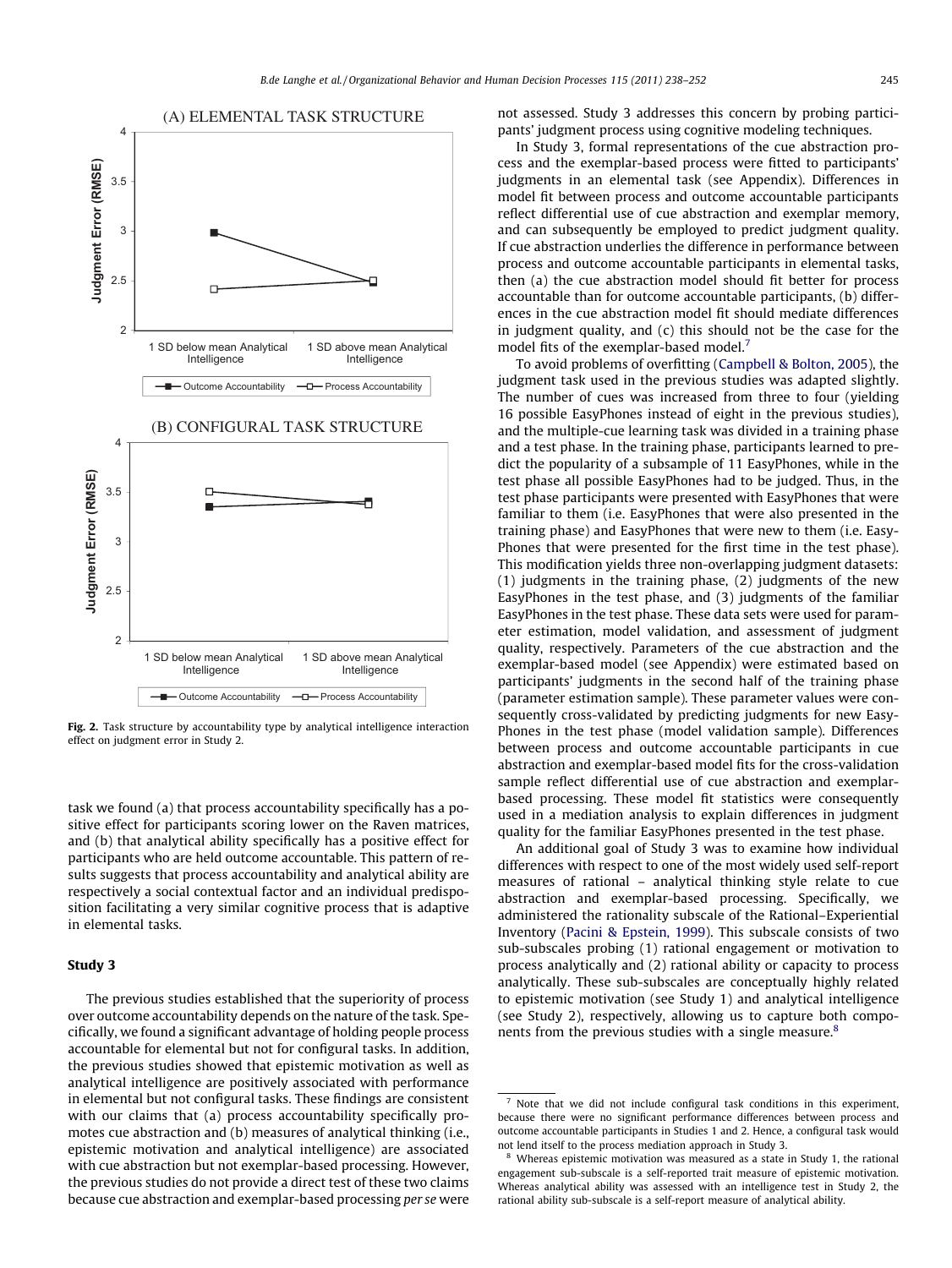Since its conception this scale has been validated crossculturally [\(Bjorklund & Backstrom, 2008; Witteman, van den](#page-13-0) [Bercken, Claes, & Godoy, 2009](#page-13-0)) and studied extensively in the context of normative vs. heuristic decision making (e.g., [Bartels,](#page-13-0) [2006; Pacini & Epstein, 1999; Shiloh, Salton, & Sharabi, 2002\)](#page-13-0). Despite its popularity, to our knowledge no research to date has related rational thinking style to cue abstraction and exemplarbased processing. Given our findings in Studies 1 and 2, we expected the rationality scale to correlate positively with cue abstraction but not with exemplar-based processing. Thus, hinging on the idea that a rational thinking style signals an individual's motivation and ability to engage in cue abstraction, and process accountability is a contextual factor triggering cue abstraction (cf. Study 2), we predicted that (a) process accountability should have a positive effect on cue abstraction and performance especially for participants scoring lower on the rationality scale, and (b) rational thinking style should be especially predictive of cue abstraction and performance when participants are held outcome accountable.

## Method

## Participants and design

Eighty-six undergraduate students ( $M_{\text{age}}$  = 20.96; SD<sub>age</sub> = 2.12; 43 females) were paid €10 to participate. Participants were randomly assigned to the process or outcome accountability condition of an elemental learning task.

## Procedure

The procedure and accountability manipulation were similar to the previous studies. Participants learned to predict the popularity of EasyPhones that were different with regard to four binary features: color (red or blue), number of buttons (four or five), shape (flat or thick), and presence of an antenna (yes or no). The attributes of the EasyPhones were assigned randomly to four abstract cues related to popularity by the following linear, additive function:

$$
POP = 4 \times C_1 + 3 \times C_2 + 2 \times C_3 + 1 \times C_4 + Random \tag{5}
$$

The random error component was drawn from a uniform distribution ranging from  $-0.5$  to  $+0.5$ . The popularity scores ranged from 0 to 10. Different from the previous study, the learning task consisted of two phases: a training phase and a test phase. The training phase consisted of 110 trials in which only a subset of 11 EasyPhones was presented. Participants received trial-by-trial outcome feedback. The test phase consisted of 32 trials in which participants were presented two times with all possible 16 EasyPhones, including the EasyPhones that were excluded in the training phase. In the test phase, participants were asked to give their best prediction for each of the EasyPhones, and received no feedback about the real popularity of the EasyPhones.

Mathematical representations of the cue abstraction and the exemplar-based process (see Appendix) were fitted to the judgments of each participant separately in the second half of the training phase. Parameter estimation for the cue abstraction model was done with ordinary least squares (OLS), while the Newton–Raphson method was used for estimating the parameters of the exemplar-based model (see Appendix). Participant-specific parameters from the training phase were then used to predict each participant's judgments for the completely new EasyPhones in the test phase. Model performance was assessed for each participant separately by the coefficient of determination  $(r^2)$  and the root mean square error (RMSE) between model-based (predicted) judgments

and the participant's actual judgments.<sup>9</sup> Differences in model fits across participants indicate differences in cognitive processing. The differences in model fit were used in a mediation analysis to explain judgment quality.

When finished with the prediction task, participants completed three items measuring how important it was for them that they would be evaluated  $(1 = "not important at all"; 10 = "extremely$ important''), how motivated they were to obtain a positive evaluation score  $(1 - "not motivated at all"; 10 = "extremely moti$ vated"), and how well they understood the instructions  $(1 - \text{``not}$ at all''; 10 = ''perfectly''). No differences were found between process and outcome accountable participants on these measures (all ps > .22), indicating that differences in general motivation cannot account for differences in cognitive processing and judgment quality.

Finally, participants completed the rationality subscale of the Rational–Experiential Inventory [\(Pacini & Epstein, 1999\)](#page-13-0). The scale consists of 20 items and measures an individual's motivation and ability to process information rationally ( $\alpha$  = .86; e.g., "I enjoy intellectual challenges'', and ''I am much better at figuring things out logically then most people.'').

## Results

#### Judgment quality

The overall index of judgment quality (RMSE) was regressed on accountability type (process vs. outcome) and rational thinking style (mean-centered;  $M = 3.76$ ;  $SD = 0.53$ ). This analysis yielded a main effect of accountability type,  $F(1, 82) = 9.06$ ,  $p < .01$ , indicating that process accountable participants  $(M = 1.38, SD = 0.47)$ were relatively more accurate than outcome accountable participants ( $M = 1.71$ ,  $SD = 0.56$ ) in an elemental task (cf. Studies 1 and 2). In addition, a two-way interaction between accountability type and rational thinking style was observed,  $F(1, 82) = 5.42$ ,  $p < .05$ . This interaction was further explored by (1) analyzing the effect of rational thinking style on judgment quality for outcome accountable and process accountable participants separately, and (2) a spotlight analysis exploring the effect of accountability type at low (1 SD below the mean) and at high (1 SD above the mean) levels of rational thinking style ([Aiken & West, 1991\)](#page-13-0).

As expected, the first analysis revealed that in an elemental task greater rationality is associated with an increase in judgment quality under outcome accountability,  $F(1, 37) = 3.79$ ,  $p = .06$ . The effect of rational thinking style on judgment quality within the process accountable group was however not significant,  $F(1, 45) = 1.58$ ,  $p > .21$ .

Also as expected, the second analysis exposed that the effect of accountability type was significant at low levels of rational thinking style,  $F(1, 82) = 14.46$ ,  $p < .001$ , but not at high levels of rational thinking style,  $F(1, 82) = 0.23$ ,  $p > .63$ . Hence, whereas type of accountability in an elemental task makes little difference for people who have a tendency to tackle problems rationally, process accountability (vs. outcome accountability) instructions significantly improve performance for people with no such predisposition. [Fig. 3](#page-9-0) illustrates this pattern of results.

 $9$  Note that the model fit RMSEs should not be confused with the judgment quality RMSE. Whereas the former reflect differences between model-based judgments and participants' judgments, the latter reflects differences between participants' judgments and real popularity scores. Although both the  $r<sup>2</sup>$  and model fit RMSE measures capture slightly different aspects of the model fit ([Myung, Pitt, & Kim, 2005\)](#page-13-0), the results for both goodness of fit statistics were identical and only the coefficient of determination will be used for exposition purposes. Statistical analyses for the untransformed and Fisher z transformed coefficients of determination yielded identical results. For ease of interpretation, we present only the results for the untransformed coefficients.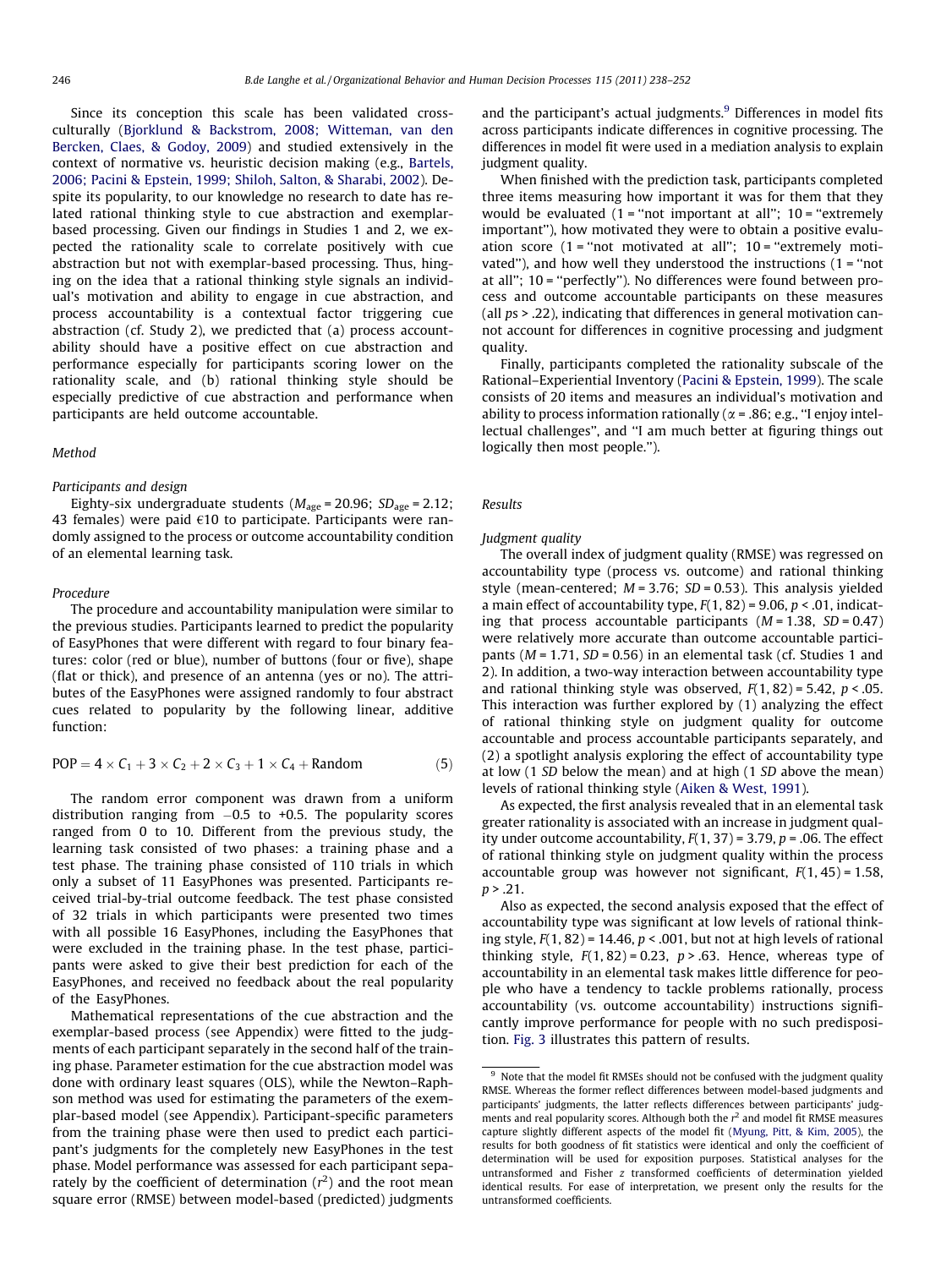<span id="page-9-0"></span>

Fig. 3. Accountability type by rational thinking style interaction effect on judgment error in Study 3.

The finding that in an elemental task rationality significantly predicts judgment quality under outcome accountability but not under process accountability, in combination with the finding that process accountability especially improves judgment quality for low-rational people suggests that process accountability is a contextual factor and rationality a trait that facilitate a very similar cognitive process which improves judgment quality in elemental task structures. The exact nature of this cognitive process is explored next.

## Cue abstraction and exemplar-based processing

Relative differences in cue abstraction and exemplar-based processing were explored by analyzing model fits (two  $r^2$ s per participant, one indicating the extent to which the cue abstraction model described a participant's popularity predictions and one indicating the extent to which the exemplar-based model described a participant's popularity predictions). These model fits were subjected to a Mixed General Linear Model in which type of cognitive model (cue abstraction vs. exemplar-based) was a within-participants factor, accountability type (process vs. outcome) a between-participants factor, and rational thinking style (mean-centered) a continuous predictor. This analysis revealed the expected three-way interaction,  $F(1, 82) = 6.08$ ,  $p < .05$ , which can be traced to a significant two-way interaction between accountability type and rational thinking style for the cue abstraction model fits,  $F(1, 82) = 8.54$ ,  $p < .01$ , and a non-significant two-way interaction between accountability type and rational thinking style for the exemplar-based model fits,  $F(1, 82) = 0.34$ ,  $p > .55$ . For the exemplar-based model fits, there were no significant effects of accountability type and rationality at all (all  $ps > .15$ ).

The significant two-way interaction for the cue abstraction model fits was further explored by (1) analyzing the effect of rationality on cue abstraction for outcome accountable and process accountable participants separately, and (2) a spotlight analysis verifying the effect of accountability type at low (1 SD below the mean) and at high (1 SD above the mean) levels of rationality ([Aiken & West, 1991](#page-13-0)). The first analysis revealed that among outcome accountable participants the cue abstraction model fits better for high-rationality participants,  $F(1, 37) = 7.38$ ,  $p = .01$ . For process accountable participants, there was no effect of rationality on cue abstraction model fits,  $F(1, 37) = 1.20$ ,  $p > .27$ . Thus, under outcome accountability, high-rationality participants relied more on cue abstraction than low-rationality participants, whereas under process accountability, there was no significant difference in reliance on cue abstraction between high- and low-rationality participants.

The second analysis indicated that low-rationality participants who were held process accountable relied more on cue abstraction than low-rational participants who were held outcome accountable,  $F(1, 82) = 9.63$ ,  $p < .01$ , while there was no significant difference in cue abstraction between process and outcome accountable participants for high-rational participants,  $F(1, 82) =$ 1.10,  $p > .29$ .

In sum, this pattern of results (see Fig. 4) indicates that accountability type and rational thinking style jointly determine cue abstraction, while they do not affect exemplar-based processing. Because there are no significant differences in exemplar-based processing for different accountability types and different levels of rationality, exemplar-based processing cannot underlie the differences in judgment quality. However, the observed patterns of results for cue abstraction model fits and judgment quality suggest that differential reliance on cue abstraction might drive the interactive effect of accountability type and rationality on judgment quality. This is verified by a mediated moderation analysis.



Fig. 4. Accountability type by rational thinking style interaction effect on cognitive model fits in Study 3.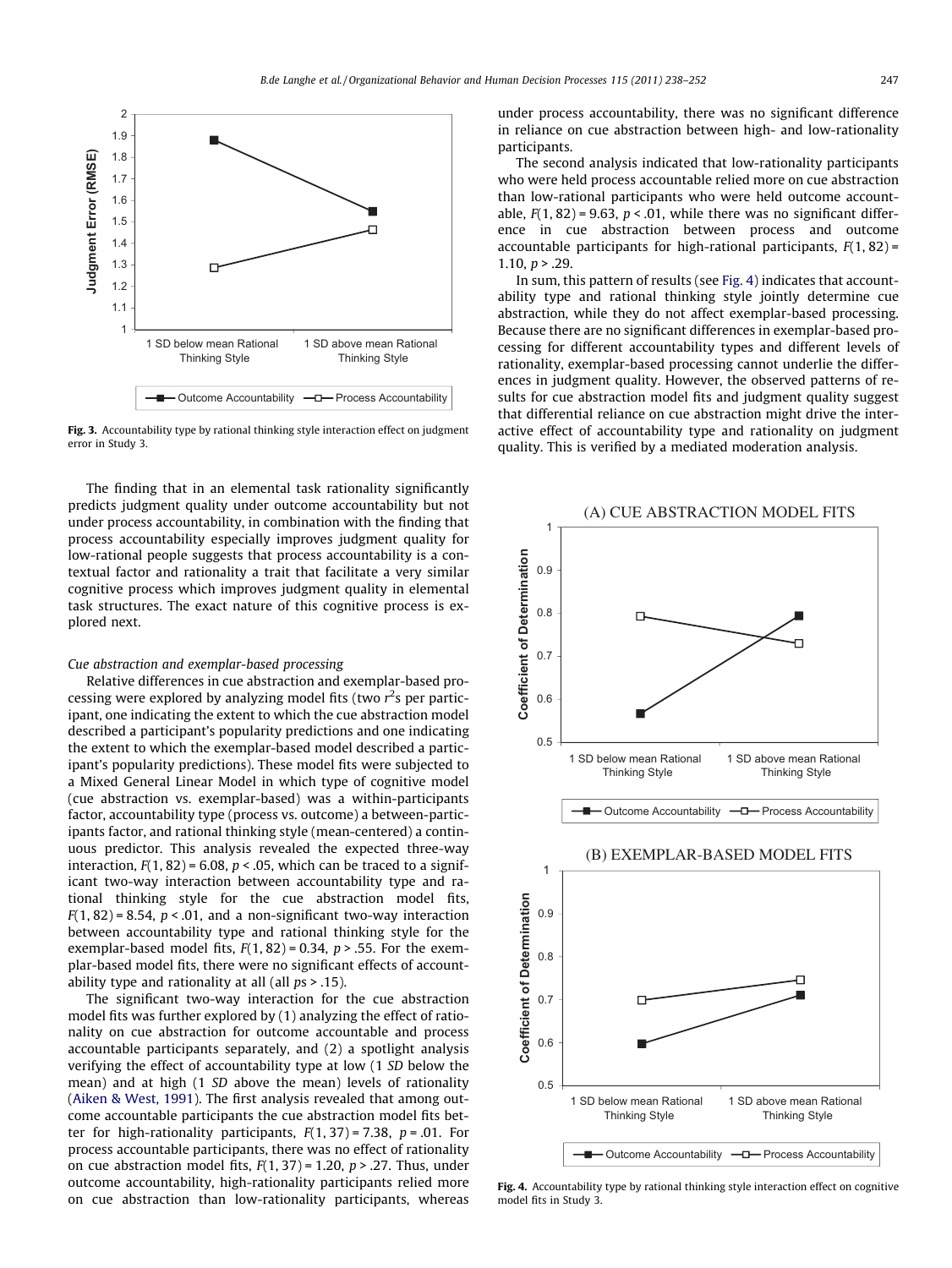| Predictors      | Model 1<br>$DV = judgment error$ |                      | Model 2<br>$DV = CA$      |      | Model 3<br>$DV = judgment error$ |            |
|-----------------|----------------------------------|----------------------|---------------------------|------|----------------------------------|------------|
|                 |                                  |                      |                           |      |                                  |            |
| AT              | $-0.164$ ( $\beta_{11}$ )        | $9.06$ <sup>**</sup> | 0.036 $(\beta_{21})$      | 2.04 | $-0.138$ ( $\beta_{31}$ )        | $6.81*$    |
| <b>RAT</b>      | $-0.074$ ( $\beta_{12}$ )        | 0.50                 | $0.078~(\beta_{22})$      | 2.72 | $-0.009$ ( $\beta_{32}$ )        | 0.01       |
| $AT \times RAT$ | 0.243 $(\beta_{13})$             | $5.43$ <sup>*</sup>  | $-0.139$ ( $\beta_{23}$ ) | 8.53 | 0.131 $(\beta_{33})$             | 1.59       |
| CA              |                                  |                      |                           |      | $-0.865$ ( $\beta_{34}$ )        | $14.29$ ** |
| $CA \times RAT$ |                                  |                      |                           |      | $-0.130$ ( $\beta_{35}$ )        | 0.12       |

Table 3 Results for the mediated moderation analysis in Study 3.

Note: AT = accountability type; RAT = rational thinking style; CA = cue abstraction model fits.

 $\binom{p}{1}$  p < .05.  $p < .01$ .

Mediated moderation analysis

In line with the principles outlined by [Muller et al. \(2005\)](#page-13-0) three regression models were estimated:

(1) 
$$
JE = \beta_{10} + \beta_{11}AT + \beta_{12}RAT + \beta_{13}AT * RAT + \varepsilon_1.
$$

(2) CA = 
$$
\beta_{20} + \beta_{21}AT + \beta_{22}RAT + \beta_{23}AT * RAT + \varepsilon_2
$$
.

(3) JE =  $\beta_{30}$  +  $\beta_{31}$ AT +  $\beta_{32}$ RAT +  $\beta_{33}$ AT \* RAT +  $\beta_{34}$ CA +  $\beta_{35}$ CA \*  $RAT + \varepsilon_3$ .

As discussed above, the first regression model established that the effect of accountability type (AT) on judgment error (JE) is moderated by rationality (RAT;  $\beta_{13} \neq 0$ ). The second regression model yielded a similar interaction effect on the cue abstraction model fits (CA;  $\beta_{23} \neq 0$ ). Crucially, the third regression model revealed a significant effect of cue abstraction model fits on judgment error ( $\beta_{34} \neq 0$ ), indicating that higher degrees of cue abstraction are associated with lower judgment error,  $F(1, 80)$  = 14.28,  $p < .01$ , while the interactive effect of accountability type and rationality turned to non-significance ( $\beta_{33} = 0$ ;  $F(1, 80) = 1.59$ ,  $p > 0.21$ . Table 3 provides an overview of the parameter estimates and associated F statistics of the regression analyses.

A similar analysis for exemplar-based processing revealed that model fits measuring exemplar-based processing were associated with lower judgment error,  $F(1, 80) = 8.50$ ,  $p < .01$ , but were unrelated to both accountability type and rationality.

In sum, our analyses show that (1) process accountability and rationality jointly predict judgment quality, (2) that this effect of process accountability and rationality is mediated by their effect on cue abstraction, (3) that process accountability and rationality do not engender exemplar-based processing, but that (4) although exemplar-based processing is predictive of judgment quality in elemental tasks, it does not explain the effects of accountability type and rationality on performance in elemental tasks.

# General discussion

## Summary of findings

The goal of this research was to examine the effect of process and outcome accountability (a) on cue abstraction and exemplarbased cognitive processing and (b) on judgment quality in elemental and configural tasks. We made two primary predictions. First, we predicted that process accountability (relative to outcome accountability) boosts cue abstraction but not exemplar-based processing. Second, because cue abstraction is based on knowledge about linear, elemental cue-outcome effects, we predicted that process accountability improves judgment quality in elemental tasks but not in configural tasks. Inspired by a contingency perspective on judgment and decision making, according to which characteristics of the social context, characteristics of the decision

maker and characteristics of the decision problem jointly determine cognitive processing and judgment quality [\(Payne et al.,](#page-13-0) [1993\)](#page-13-0), we additionally explored the role of a decision maker's predispositional analytical ability and rational thinking style. We predicted that, in addition to process accountability, higher analytical ability and a more rational thinking style positively influence cue abstraction, such that when a decision maker is held process accountable and/or has a high analytical ability or rational thinking style, the abstraction of elemental cue-outcome effects is facilitated, resulting in an improved judgment quality in elemental tasks only.

We tested these propositions in a sequence of three multiplecue learning studies. Study 1 manipulated accountability type and task structure. Judgment quality was higher under process accountability than under outcome accountability in the elemental task but not in the configural task. By assessing participants' epistemic motivation during the specific prediction task (i.e., a state and not a trait measure), Study 1 provides initial insight into the cognitive process underlying differences in judgment quality. Although process accountability heightens epistemic motivation regardless of the elemental or configural nature of the task, the increase in epistemic motivation only results in better judgments in the elemental task. This suggests that process accountability, by increasing epistemic motivation, facilitates a specific cognitive process that is effective in elemental but not in configural tasks. Study 2 explored the interactive effect of accountability type, analytical intelligence and task structure on judgment quality. Analytical intelligence was measured by performance on Raven's Standard Progressive Matrices [\(Raven, 1938\)](#page-13-0). We found that accountability type and analytical ability jointly determined judgment quality in an elemental task but had no joint nor separate effects on judgment quality in a configural task. Because (1) performance on the Raven Matrices is determined by an individual's ability to abstract and mentally integrate rules ([Carpenter](#page-13-0) [et al., 1990](#page-13-0)), and (b) analytical ability influenced judgment quality in interaction with accountability type in the elemental task, but (c) had no effect on performance in the configural task, Study 2 suggests that process accountability and analytical ability have a positive influence on cue abstraction. Study 3 examined the interactive effect of accountability type and rational thinking style (i.e., a trait and not a state measure) on judgment quality in an elemental task structure, and directly assessed cue abstraction and exemplar-based processing with cognitive modeling techniques. Consistent with our conceptualization we found that process accountability and rational thinking style stimulate cue abstraction but not exemplar memory, and that the boost in cue abstraction is responsible for the increase in judgment quality in elemental tasks. [Fig. 5](#page-11-0) provides an overview of the theoretical framework relating the variables that were manipulated or measured in the different studies.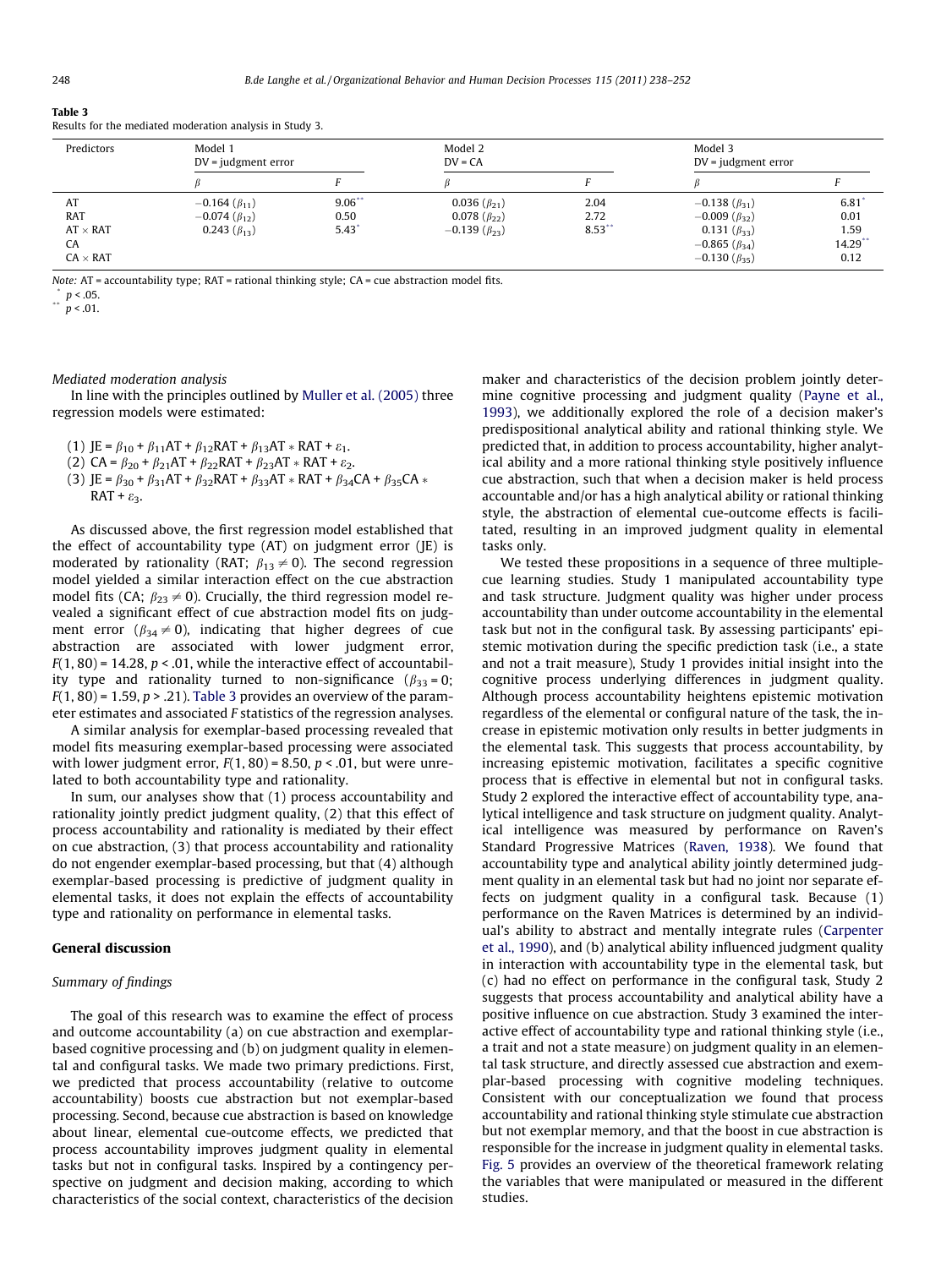<span id="page-11-0"></span>

Fig. 5. Overview of the theoretical framework and manipulated/measured variables in Studies 1–3.

# Theoretical and managerial implications

The current research is situated at the crossroads of social psychology, management research, and cognitive psychology and contributes to each of these streams of research.

To date, there is a consensus in the social psychological and management literature that in order to optimize judgment quality and performance decision makers should be held process accountable rather than outcome accountable. By pinpointing the exact nature of the cognitive process distinguishing process from outcome accountable decision makers, the current article shows that this insight needs to be qualified. In particular, our research shows that because process accountability promotes cue abstraction but not exemplar memory, and because cue abstraction is only viable in elemental tasks but not in configural tasks, the superiority of process over outcome accountability in terms of judgment quality is limited to tasks that involve the acquisition of elemental relations. This theoretical development may elucidate why, despite the negative effects of outcome accountability documented in the academic literature, outcome-based control systems are so widespread in private-sector institutions (e.g., in salesforce management; [Challagalla & Shervani, 1996; Cravens, Ingram, Laforge, &](#page-13-0) [Young, 1993\)](#page-13-0). Business problems are typically nonlinear, stochastic, interactive, and downright difficult ([Kotler, 1971\)](#page-13-0), and managerial judgments and solutions are often based only on the recollection of previously experienced cases and similarity-based reasoning processes [\(Dane & Pratt, 2007; Kolodner, 1992](#page-13-0)). Our research shows that for these types of problems, process accountability does not yield superior performance compared to outcome accountability. Future research should focus on individual predispositions and/or contextual factors that do facilitate exemplarbased processing and could subsequently improve the learning of configural relations.

Besides fundamentally shifting the nature of the judgment task from elemental to configural, the presence of interactive effects of cues on outcomes also increases the complexity of the judgment task. This raises a question regarding the relative advantage of process over outcome accountability in terms of judgment quality in more complex, elemental tasks. For example, one could make the elemental task structure used in the current set of studies more complex by raising the number of cues determining the outcome, or by increasing the random variation in the outcome, or by forcing participants to make rapid judgments instead of giving them an open response time, and so forth. If more complex environments trigger greater reliance on heuristic processing than on analytic processing, individuals may be less likely to rely on cue abstraction as the complexity of the task increases. This may in turn weaken the positive effect of process accountability on decision accuracy.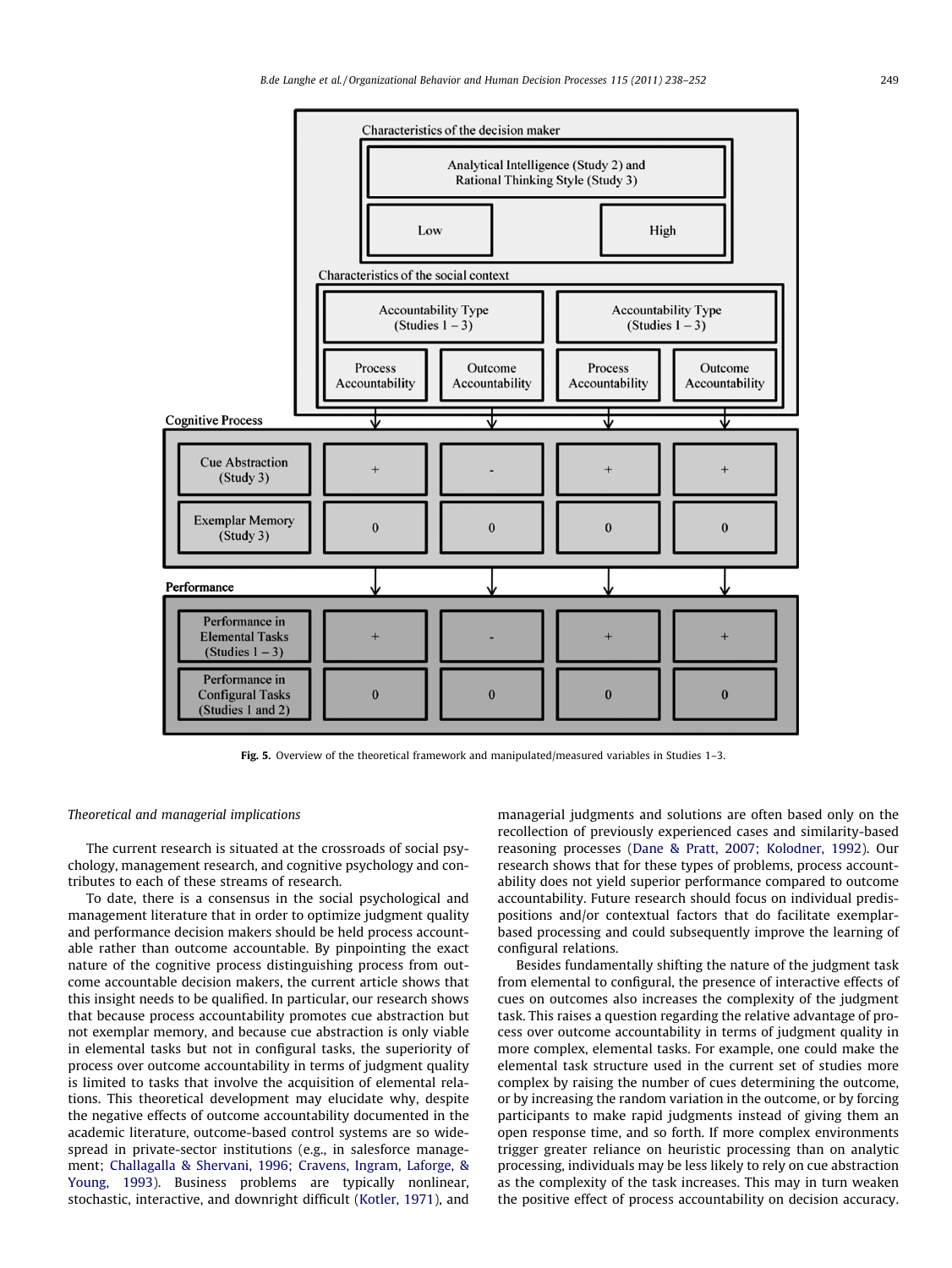Although we did not observe a processing advantage for outcome accountable decision makers in terms of exemplar memory, it is possible that outcome accountability has a positive influence on heuristic processing. In real-life settings it is often adaptive to rely on simple heuristic processing (e.g., ''Take The Best'' heuristic) because it outperforms more complex processing (e.g., multiple regression or cue abstraction) in terms of speed without a considerable loss in terms of accuracy [\(Gigerenzer & Goldstein, 1996\)](#page-13-0). If future research shows that outcome accountability boosts heuristic processing, outcome accountability may in fact be desirable to optimize judgment speed and accuracy in real-life decision making.

Note that in the current research we have considered the effects of holding decision makers either process accountable or outcome accountable on judgment quality. Managerially it is however possible to simultaneously hold decision makers both process and outcome accountable. This possibility raises several questions for future research. For example, is process accountability sufficient to improve judgment quality regardless of whether outcome accountability is imposed or does outcome accountability negate the positive effect of process accountability in elemental task structures? Could there be any synergetic effects of imposing process and outcome accountability in configural task structures?

In cognitive psychology, great progress has been made in (a) defining cue abstraction and exemplar-based processing in terms of the cognitive operations that are involved (e.g., [Hahn & Chater,](#page-13-0) [1998\)](#page-13-0), and (b) exploring how task characteristics influence reliance on cue abstraction and exemplar memory (e.g., [Juslin et al. 2003;](#page-13-0) [Juslin et al., 2008](#page-13-0)). However, little or no research has explored how individual predispositions and an individual's social context influence cue abstraction and exemplar memory. Our research shows that process accountability, epistemic motivation, analytical intelligence, and rational thinking style are positively related to cue abstraction, but not to exemplar-based processing. Future research should explore how other social contextual cues and individual predispositions relate to cue abstraction and exemplarbased processing.

Over the last decades, there has been a proliferation of dualprocess theories in psychology arguing that judgments can be rational or experiential ([Epstein, Lipson, Holstein, & Huh, 1992](#page-13-0)), systematic or heuristic ([Chaiken, 1980\)](#page-13-0), analytical or intuitive ([Hammond, 1996](#page-13-0)), global or local ([Navon, 1977](#page-13-0)), conscious or unconscious ([Dijksterhuis, 2004](#page-13-0)), rule-based or associative ([Sloman, 1996\)](#page-14-0), based on cue abstraction or based on exemplars ([Juslin et al., 2008](#page-13-0)), implicit or explicit ([Reber, 1989](#page-13-0)), etc. Our research shows that, although there are conceptual overlaps between these theories, there is no one-to-one mapping between the processes highlighted by different theories. For instance, previous research has argued that process accountability facilitates systematic processing due to an increase in epistemic motivation whereas outcome accountability facilitates heuristic processing because it decreases epistemic motivation (e.g., [Scholten et al.,](#page-14-0) [2007\)](#page-14-0). Equating systematic processing with cue abstraction and heuristic processing with exemplar-based processing would yield the prediction that process accountability facilitates cue abstraction and outcome accountability facilitates exemplar-based processing. Our research shows that this is not the case, as exemplar-based processing was found to be constant across accountability types.

## Conclusion

The present research examined how process and outcome accountability in interaction with individual predispositions influence cue abstraction and exemplar memory. We hope that our focus on cognitive processes and contingency stimulates future

research and understanding of how judgment quality can be improved for different people under difference circumstances.

## Acknowledgments

This article is based on the first author's dissertation. The financial assistance of the Erasmus Research Institute of Management, the Department of Marketing Management at the Rotterdam School of Management, and the Trust Fund Erasmus University Rotterdam is gratefully acknowledged. The authors wish to thank Ralf van der Lans and Stefano Puntoni for their valuable comments.

# Appendix

## Cue abstraction model [\(Juslin et al., 2008; Olsson et al., 2006\)](#page-13-0)

The cue abstraction process can be formally represented by a multiple linear regression model in which the regression parameters  $b<sub>I</sub>$  represent the weights attached to each cue  $(C<sub>I</sub>)$ . The predicted outcome  $(\hat{o})$  is based on summing the weighted cue values:

$$
\hat{o} = a + b_1 \times C_1 + \dots + b_I \times C_I \tag{A.1}
$$

Two constraints are imposed on the parameters of the cue abstraction model. First, the sum of the linear weights  $(\Sigma b_I)$  should be equal to the range of possible outcome values. The outcome values in Study 3 are bounded between 0 and 10, yielding a range of 10. Second, the intercept *a* is constrained such that:

$$
a = .5 \times (10 - \Sigma b_I) \tag{A.2}
$$

This restriction is imposed because it reduces the number of parameters of the cue abstraction model from 5 to 4, which makes it more easily comparable to the exemplar-based model that also contains four parameters. The parameters of the cue abstraction model are estimated with ordinary least squares based on the judgments of participants in the second half of the training phase.

#### Exemplar-based model

The exemplar-based process is modeled by the context model ([Medin & Schaffer, 1978](#page-13-0)) applied to a situation with continuous outcome values ([Juslin et al., 2003; Juslin et al., 2008; Olsson](#page-13-0) [et al., 2006](#page-13-0)). The predicted outcome  $(\hat{o})$  is the average of the outcome values  $(o_n)$  of previously-encountered exemplars, in which the outcomes are weighted according to their similarity  $(S_n)$  to the stimulus to be judged:

$$
\hat{o} = \frac{\sum_{N} S_n \times o_n}{\sum_{N} S_n}
$$
\n(A.3)

The similarity  $(S_n)$  is obtained by the multiplicative similarity rule of the original context model<sup>10</sup> ([Medin & Schaffer, 1978](#page-13-0)):

$$
S_n = \prod_{i=1}^l d_i \tag{A.4}
$$

where index  $d_i$  equals 1 if both exemplars coincide on feature *i*, and  $s_i$  if they deviate. The four similarity parameters  $(s_i)$  lie in the interval [0, 1] and capture the impact of deviating features on the overall similarity  $S_n$ . The closer  $s_i$  is to 1, the less important the feature is for determining the similarity between the exemplars. The similarity parameters are obtained with the Newton–Raphson algorithm for

 $10$  In case of binary-valued stimulus dimensions, the multiplicative similarity rule of the original context model is a special case of the multidimensional scaling solution proposed by the generalized context model ([Nosofsky, 1986\)](#page-13-0).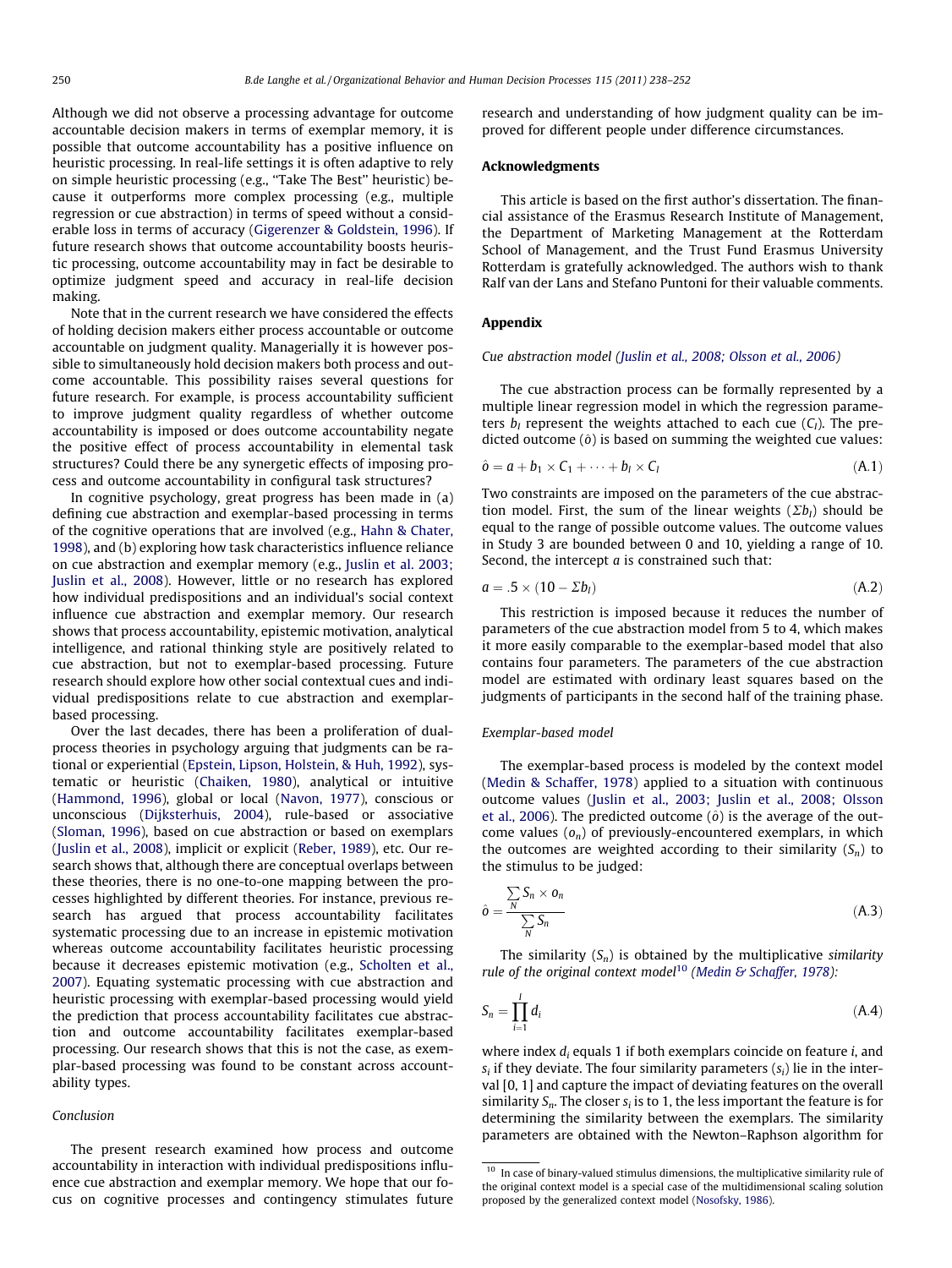<span id="page-13-0"></span>maximum likelihood estimation based on the judgments of participants in the second half of the training phase.

## References

- Aiken, L. S., & West, S. G. (1991). Multiple regression: Testing and interpreting interactions. Thousand Oaks, CA: Sage.
- Arkes, H. R. (1991). Costs and benefits of judgment errors: Implications for debiasing. Psychological Bulletin, 110(3), 486–498.
- Arkes, H. R., Dawes, R. M., & Christensen, C. (1986). Factors influencing the use of a decision rule in a probabilistic task. Organizational Behavior and Human Decision Processes, 37(1), 93–110.
- Ashton, R. H. (1992). Effects of justification and a mechanical aid on judgment performance. Organizational Behavior and Human Decision Processes, 52(2), 292–306.
- Bartels, D. M. (2006). Proportion dominance: The generality and variability of favoring relative savings over absolute savings. Organizational Behavior and Human Decision Processes, 100(1), 76–95.
- Beach, L. R., & Mitchell, T. R. (1978). A contingency model for the selection of decision strategies. Academy of Management Review, 3, 439–449.
- Bjorklund, F., & Backstrom, M. (2008). Individual differences in processing styles: Validity of the rational–experiential inventory. Scandinavian Journal of Psychology, 49(5), 439–446.
- Brtek, M. D., & Motowidlo, S. J. (2002). Effects of procedure and outcome accountability on interview validity. Journal of Applied Psychology, 87(1), 185–191.
- Cacioppo, J. T., & Petty, R. E. (1982). The need for cognition. Journal of Personality and
- Social Psychology, 42(1), 116–131. Cacioppo, J. T., Petty, R. E., & Kao, C. F. (1984). The efficient assessment of need for cognition. Journal of Personality Assessment, 48, 306–307.
- Campbell, G. E., & Bolton, A. E. (2005). HBR validation: Integrating lessons learned from multiple academic disciplines, applied communities, and the AMBR project. In K. A. Gluck & R. W. Pew (Eds.), Modeling human behavior with integrated cognitive architectures: Comparison, evaluation and validation. Mahwah, NJ: Lawrence Erlbaum Associates.
- Carpenter, P. A., Just, M. A., & Shell, P. (1990). What one intelligence-test measures: A theoretical account of the processing in the Raven progressive matrices test. Psychological Review, 97(3), 404–431.
- Chaiken, S. (1980). Heuristic versus systematic information processing and the use of source versus message cues in persuasion. Journal of Personality and Social Psychology, 39(5), 752–766.
- Challagalla, G. N., & Shervani, T. A. (1996). Dimensions and types of supervisory control: Effects on salesperson performance and satisfaction. Journal of Marketing, 60(1), 89–105.
- Cravens, D. W., Ingram, T. N., Laforge, R. W., & Young, C. E. (1993). Behavior-based and outcome-based salesforce control-systems. Journal of Marketing, 57(4), 47–59.
- Dane, E., & Pratt, M. G. (2007). Exploring intuition and its role in managerial decision making. Academy of Management Review, 32(1), 33–54.
- De Dreu, C. K. W., Beersma, B., Stroebe, K., & Euwema, M. C. (2006). Motivated information processing, strategic choice, and the quality of negotiated agreement. Journal of Personality and Social Psychology, 90(6), 927–943.
- De Dreu, C. K. W., & Carnevale, P. J. D. (2003). Motivational bases for information processing and strategic choice in conflict and negotiation. In M. P. Zanna (Ed.). Advances in experimental social psychology (Vol. 35, pp. 235–291). New York: Academic Press.
- De Dreu, C. K. W., Koole, S. L., & Steinel, W. (2000). Unfixing the fixed pie: A motivated information-processing approach to integrative negotiation. Journal of Personality and Social Psychology, 79(6), 975–987.
- De Dreu, C. K. W., Nijstad, B. A., & van Knippenberg, D. (2008). Motivated information processing in group judgment and decision making. Personality and Social Psychology Review, 12(1), 22–49.
- Dijksterhuis, A. (2004). Think different: The merits of unconscious thought in preference development and decision making. Journal of Personality and Social Psychology, 87(5), 586–598.
- Doney, P. M., & Armstrong, G. M. (1996). Effects of accountability on symbolic information search and information analysis by organizational buyers. Academy of Marketing Science, 24(1), 57–65.
- Dougherty, M. R. P., Gettys, C. F., & Ogden, E. E. (1999). MINERVA-DM: A memory processes model for judgments of likelihood. Psychological Review, 106(1), 180–209.
- Einhorn, H. J., Kleinmuntz, D. N., & Kleinmuntz, B. (1979). Linear regression and process-tracing models of judgment. Psychological Review, 86(5), 465–485.
- Epstein, S., Lipson, A., Holstein, C., & Huh, E. (1992). Irrational reactions to negative outcomes – Evidence for 2 conceptual systems. Journal of Personality and Social Psychology, 62(2), 328–339.
- Erickson, M. A., & Kruschke, J. K. (1998). Rules and exemplars in category learning. Journal of Experimental Psychology: General, 127(2), 107–140.
- Fennema, M. G., & Perkins, J. D. (2008). Mental budgeting versus marginal decision making: Training, experience and justification effects on decisions involving sunk costs. Journal of Behavioral Decision Making, 21(3), 225–239.
- Gigerenzer, G., & Goldstein, D. G. (1996). Reasoning the fast and frugal way: Models of bounded rationality. Psychological Review, 103(4), 650–669.
- Hagafors, R., & Brehmer, B. (1983). Does having to justify one's judgments change the nature of the judgment process? Organizational Behavior and Human Decision Processes, 31, 223–232.
- Hahn, U., & Chater, N. (1998). Similarity and rules: Distinct? Exhaustive? Empirically distinguishable? Cognition, 65(2–3), 197–230.
- Hammond, K. R. (1996). Human judgment and social policy: Irreducible uncertainty, inevitable error, unavoidable injustice. New York: Oxford University Press.
- Janis, I. L., & Mann, L. (1977). Decision making: A psychological analysis of conflict, choice, and commitment. New York: Free Press.
- Juslin, P., Jones, S., Olsson, H., & Winman, A. (2003). Cue abstraction and exemplar memory in categorization. Journal of Experimental Psychology: Learning Memory and Cognition, 29(5), 924–941.
- Juslin, P., Karlsson, L., & Olsson, H. (2008). Information integration in multiple-cue judgment: A division of labor hypothesis. Cognition, 106(1), 259-298.
- Juslin, P., Olsson, H., & Olsson, A. C. (2003). Exemplar effects in categorization and multiple-cue judgment. Journal of Experimental Psychology: General, 132(1), 133–156.
- Juslin, P., & Persson, M. (2002). PROBabilities from EXemplars (PROBEX): A ''Lazy'' algorithm for probabilistic inference from generic knowledge. Cognitive Science, 26(5), 563–607.
- Kolodner, J. L. (1992). An introduction to case-based reasoning. Artificial Intelligence Review, 6(1), 3–34.
- Kotler, P. (1971). Marketing decision making A model building approach. New York: Holt, Rinehart and Winston.
- Kruglanski, A. W. (1989). The psychology of being right The problem of accuracy in social-perception and cognition. Psychological Bulletin, 106(3), 395–409.
- Lerner, J. S., & Tetlock, P. E. (1999). Accounting for the effects of accountability. Psychological Bulletin, 125(2), 255–275.
- Marshalek, B., Lohman, D. F., & Snow, R. E. (1983). The complexity continuum in the radex and hierarchical models of intelligence. Intelligence, 7, 107–127.
- McAllister, D. W., Mitchell, T. R., & Beach, L. R. (1979). The contingency model for the selection of decision strategies: An empirical test of the effects of significance, accountability, and reversibility. Organizational Behavior and Human Performance, 24, 228–244.
- Medin, D. L., & Schaffer, M. M. (1978). Context theory of classification learning. Psychological Review, 85(3), 207–238.
- Mellers, B. A. (1980). Configurality in multiple-cue probability learning. American Journal of Psychology, 93(3), 429–443.
- Muller, D., Judd, C. M., & Yzerbyt, V. Y. (2005). When moderation is mediated and mediation is moderated. Journal of Personality and Social Psychology, 89(6), 852–863.
- Myung, J. I., Pitt, M. A., & Kim, W. (2005). Model evaluation, testing and selection. In K. Lamberts & R. Goldstone (Eds.), Handbook of cognition (pp. 422–437). London: Sage.
- Navon, D. (1977). Forest before trees: The precedence of global features in visual perception. Cognitive Psychology, 9, 353–383.
- Neal, A., Hesketh, B., & Andrews, S. (1995). Instance-based categorization: Automatic versus intentional forms of retrieval. Memory and Cognition, 23(2), 227–242.
- Nosofsky, R. M. (1986). Attention, similarity, and the identification–categorization relationship. Journal of Experimental Psychology: General, 115(1), 39–57.
- Nosofsky, R. M., Shin, H. J., & Clark, S. E. (1989). Rules and exemplars in categorization, identification, and recognition. Journal of Experimental Psychology: Learning Memory and Cognition, 15(2), 282–304.
- Novak, T. P., & Hoffman, D. L. (2009). The fit of thinking style and situation: New measures of situation-specific experiential and rational cognition. Journal of Consumer Research, 36(1), 56–72.
- Olsson, A. C., Enkvist, T., & Juslin, P. (2006). Go with the flow: How to master a nonlinear multiple-cue judgment task. Journal of Experimental Psychology: Learning Memory and Cognition, 32(6), 1371–1384.
- Pacini, R., & Epstein, S. (1999). The relation of rational and experiential information processing styles to personality, basic beliefs, and the ratio-bias phenomenon. Journal of Personality and Social Psychology, 76(6), 972–987.
- Patalano, A. L., Smith, E. E., Jonides, J., & Koeppe, R. A. (2001). PET evidence for multiple strategies of categorization. Cognitive, Affective, and Behavioral Neuroscience, 1(4), 360–370.
- Payne, J. W., Bettman, J. R., & Johnson, E. J. (1993). The adaptive decision maker. Cambridge, England: Cambridge University Press.
- Petty, R. E., & Cacioppo, J. T. (1986). The elaboration likelihood model of persuasion. In L. Berkowitz (Ed.). Advances in experimental social psychology (Vol. 19, pp. 123–205). New York: Academic Press.
- Pothos, E. M. (2005). The rules versus similarity distinction. Behavioral and Brain Sciences, 28(1), 1–49.
- Prabhakaran, V., Smith, J. A. L., Desmond, J. E., Glover, G. H., & Gabrieli, J. D. E. (1997). Neural substrates of fluid reasoning: An fMRI study of neocortical activation during performance of the Raven's progressive matrices test. Cognitive Psychology, 33(1), 43–63.
- Raven, J. (2000). The Raven's progressive matrices: Change and stability over culture and time. Cognitive Psychology, 41(1), 1–48.
- Raven, J. C. (1938). Progressive matrices: A perceptual test of intelligence. London: H.K. **Lewis**
- Reber, A. S. (1989). Implicit learning and tacit knowledge. Journal of Experimental Psychology: General, 118(3), 219–235.
- Reber, A. S., Kassin, S. M., Lewis, S., & Cantor, G. (1980). On the relationship between implicit and explicit modes in the learning of a complex rule structure. Journal of Experimental Psychology: Human Learning and Memory, 6(5), 492–502.